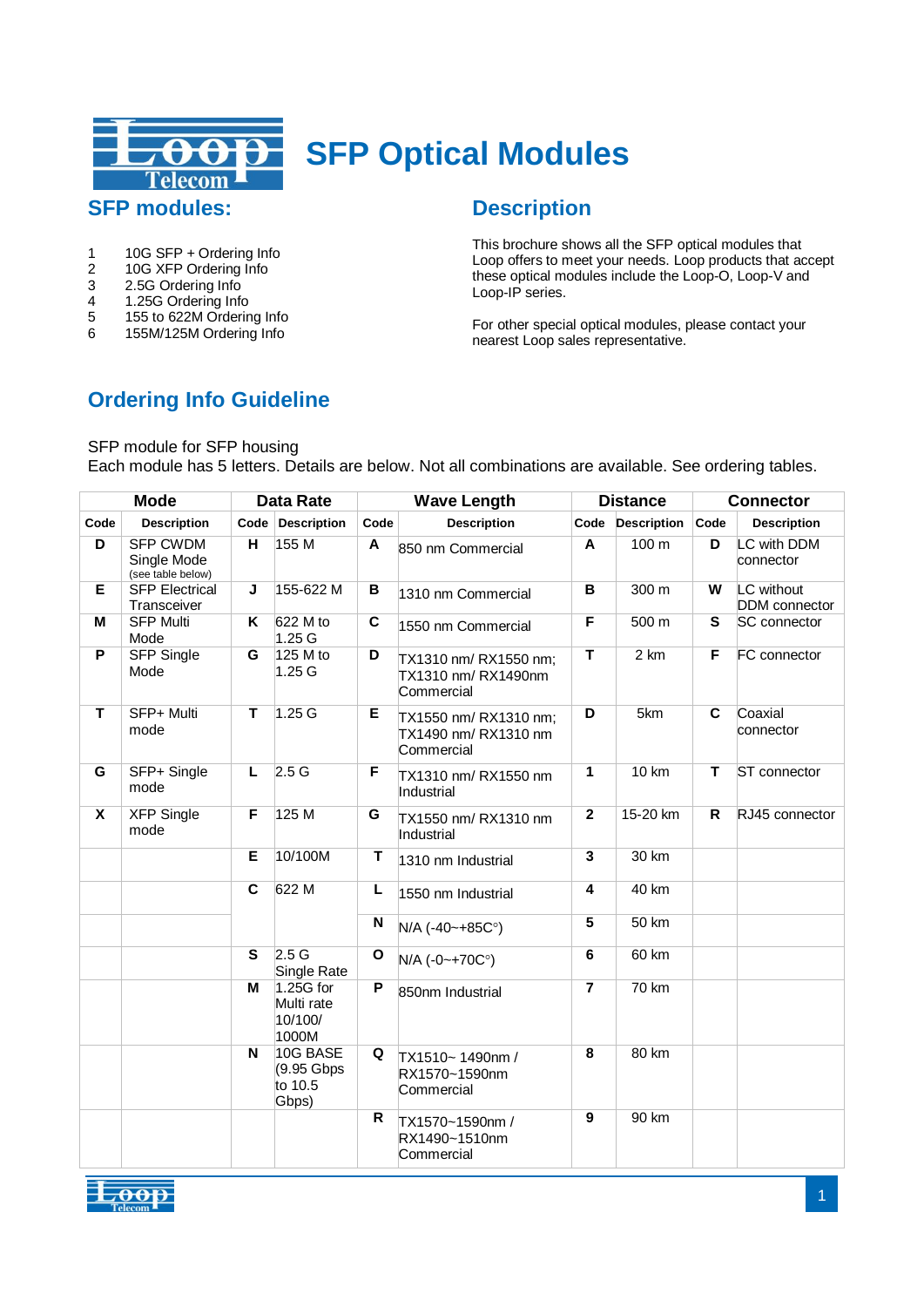| <b>Mode</b> |                    | Data Rate |                    | <b>Wave Length</b> |                                      | <b>Distance</b> |                    | <b>Connector</b> |                    |
|-------------|--------------------|-----------|--------------------|--------------------|--------------------------------------|-----------------|--------------------|------------------|--------------------|
| Code        | <b>Description</b> | Code      | <b>Description</b> | Code               | <b>Description</b>                   | Code            | <b>Description</b> | Code             | <b>Description</b> |
|             |                    |           |                    | Κ                  | Commercial<br>1490nm<br>$(-0 - +70)$ | U               | 100 km             |                  |                    |
|             |                    |           |                    | н                  | 10G TX to RX (-0~+70C)               | $\mathsf{V}$    | 110 km             |                  |                    |
|             |                    |           |                    | J                  | 10G RX to TX (-0~+70C)               | $\mathsf{x}$    | 120 km             |                  |                    |
|             |                    |           |                    |                    |                                      | R               | 160 km             |                  |                    |
|             |                    |           |                    |                    |                                      | S               | 180 km             |                  |                    |
|             |                    |           |                    |                    |                                      | Υ               | 200 km             |                  |                    |
|             |                    |           |                    |                    |                                      | z               | 240 km             |                  |                    |

**Note 1**: DDM: digital diagnostic monitoring

**Note 2:** Commercial (0 to 70°C); Industrial (-40 to 85°C)

**Remarks:** SFP 622M & 2.5G: single mode only. SFP 155M & 1.25G: Single mode & multi mode

#### **For CWDM SFP Optical Modules**

A special defined **-Dxx** ordering code is used to select **wavelength**:

| -D47   | CWDM wavelengths available at 1470nm |
|--------|--------------------------------------|
| $-D49$ | CWDM wavelengths available at 1490nm |
| -D51   | CWDM wavelengths available at 1510nm |
| $-D53$ | CWDM wavelengths available at 1530nm |
| $-D55$ | CWDM wavelengths available at 1550nm |
| -D57   | CWDM wavelengths available at 1570nm |
| $-D59$ | CWDM wavelengths available at 1590nm |
| -D61   | CWDM wavelengths available at 1610nm |

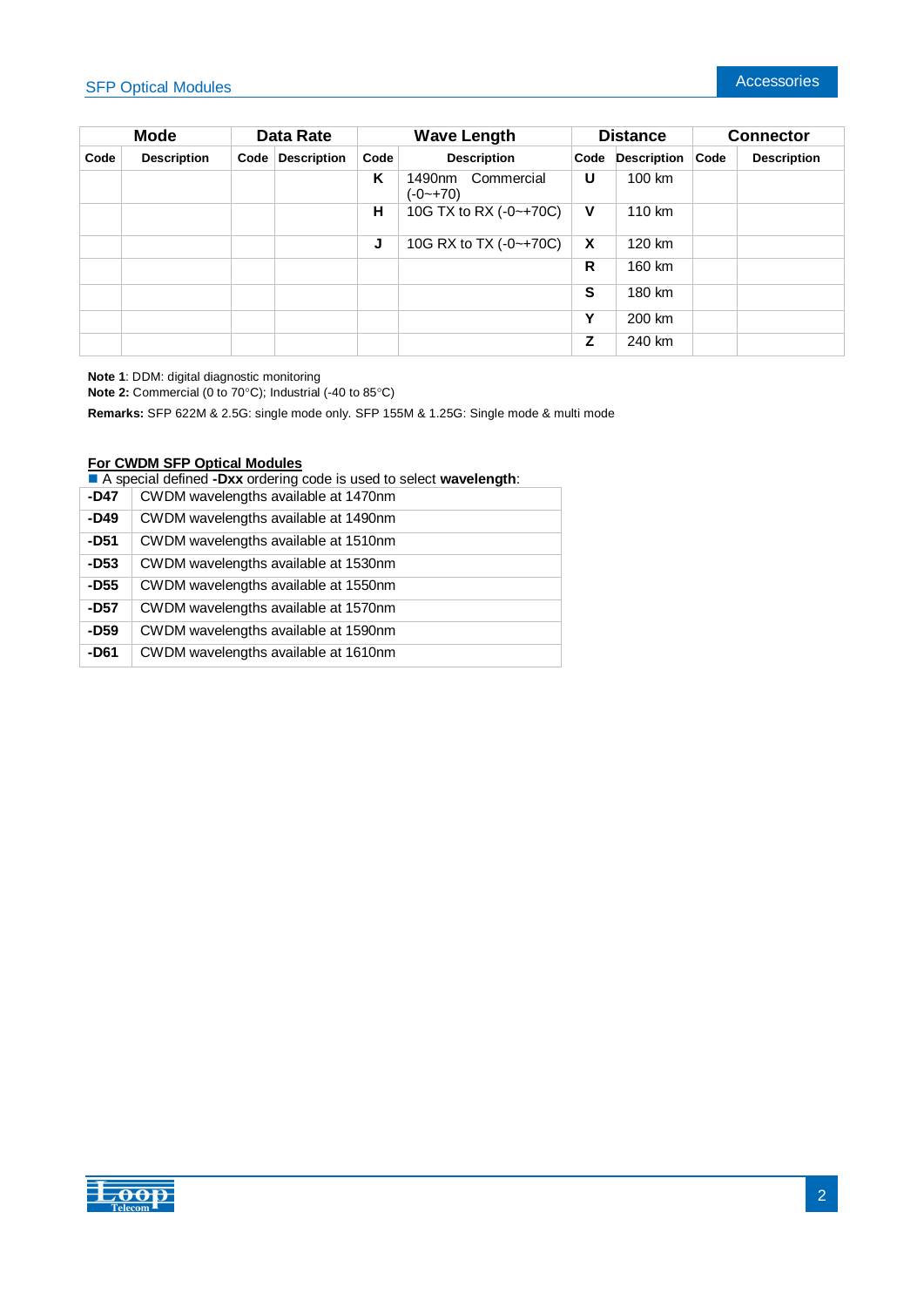# **1 10G SFP + Ordering Info**

### **1.1 Commercial Range (0 to 70C)**

## **Used in Products: G7860\*, IP6320**

| 10G<br>(mini GBIC)<br><b>Dual Fiber</b>   | <b>TNABD</b>       | SFP+ Multi-mode optical module with dual uni-directional<br>fiber, 10.3Gbps, 850nm, 300m, LC connector with DDM,<br>10G Ethernet Links, SR/SW    | * Use 2 fibers for all SFP<br>optical modules |
|-------------------------------------------|--------------------|--------------------------------------------------------------------------------------------------------------------------------------------------|-----------------------------------------------|
| <b>Commercial</b><br>$(0 to 70^{\circ}C)$ | GNB <sub>1</sub> D | SFP+ single-mode optical module with dual uni-directional<br>fiber, 10.3Gbps, 1310nm, 10Km, LC connector with DDM,<br>10G Ethernet Links, LR/LW  |                                               |
|                                           | GNB <sub>2</sub> D | SFP+ single-mode optical module with dual uni-directional<br>fiber, 10.3Gbps, 1310nm, 20Km, LC connector with DDM,<br>10G Ethernet Links, ER/EW  |                                               |
|                                           | GNC4D              | SFP+ single-mode optical module with dual uni-directional<br>fiber, 10.3Gbps, 1550nm, 40Km, LC connector with DDM,<br>10G Ethernet Links, ER/EW  |                                               |
|                                           | GNC8D              | SFP+ single-mode optical module with dual uni-directional<br>fiber, 10.3Gbps, 1550nm, 80Km, LC connector with DDM,<br>10G Ethernet Links, ZR/ZW  |                                               |
|                                           | <b>GNCUD</b>       | SFP+ single-mode optical module with dual uni-directional<br>fiber, 10.3Gbps, 1550nm, 100Km, LC connector with DDM,<br>10G Ethernet Links, ZR/ZW |                                               |

| 10G<br>(mini GBIC)<br><b>Bi-directiona</b><br>I Single<br><b>Fiber</b><br><b>Commercial</b><br>(0 to $70^{\circ}$ C) | <b>GNH4D</b> | SFP+ single-mode optical module with single bi-directional<br>fiber, 10.3Gbps, TX1270/RX1330nm, 40Km, LC connector<br>with DDM, 10G Ethernet Links, BX | 1270 nm from master to<br>slave<br>Order GNH4D to use with |
|----------------------------------------------------------------------------------------------------------------------|--------------|--------------------------------------------------------------------------------------------------------------------------------------------------------|------------------------------------------------------------|
|                                                                                                                      | GNJ4D        | SFP+ single-mode optical module with single bi-directional<br>fiber, 10.3Gbps, TX1330/RX1270nm, 40Km, LC connector<br>with DDM, 10G Ethernet Links, BX | <b>GNJ4D</b><br>Use 1 fiber                                |

# **1.2 Industrial Range (-25 to +85C)**

### **Used in Products: IP6320**

| 10G<br>(mini GBIC)<br><b>Dual Fiber</b>                     | <b>GNT2D</b> | SFP+ single-mode optical module with dual uni-directional<br>fiber, 10.3Gbps, 1310nm, 20Km, LC connector with DDM,<br>10G Ethernet Links, ER/EW | * Use 2 fibers for all SFP<br>optical modules |
|-------------------------------------------------------------|--------------|-------------------------------------------------------------------------------------------------------------------------------------------------|-----------------------------------------------|
| <b>Industrial</b><br>$(-25 \text{ to } 85^{\circ}\text{C})$ | GNL4D        | SFP+ single-mode optical module with dual uni-directional<br>fiber, 10.3Gbps, 1550nm, 40Km, LC connector with DDM,<br>10G Ethernet Links, ER/EW |                                               |
|                                                             | GNL8D        | SFP+ single-mode optical module with dual uni-directional<br>fiber, 10.3Gbps, 1550nm, 80Km, LC connector with DDM,<br>10G Ethernet Links, ZR/ZW |                                               |

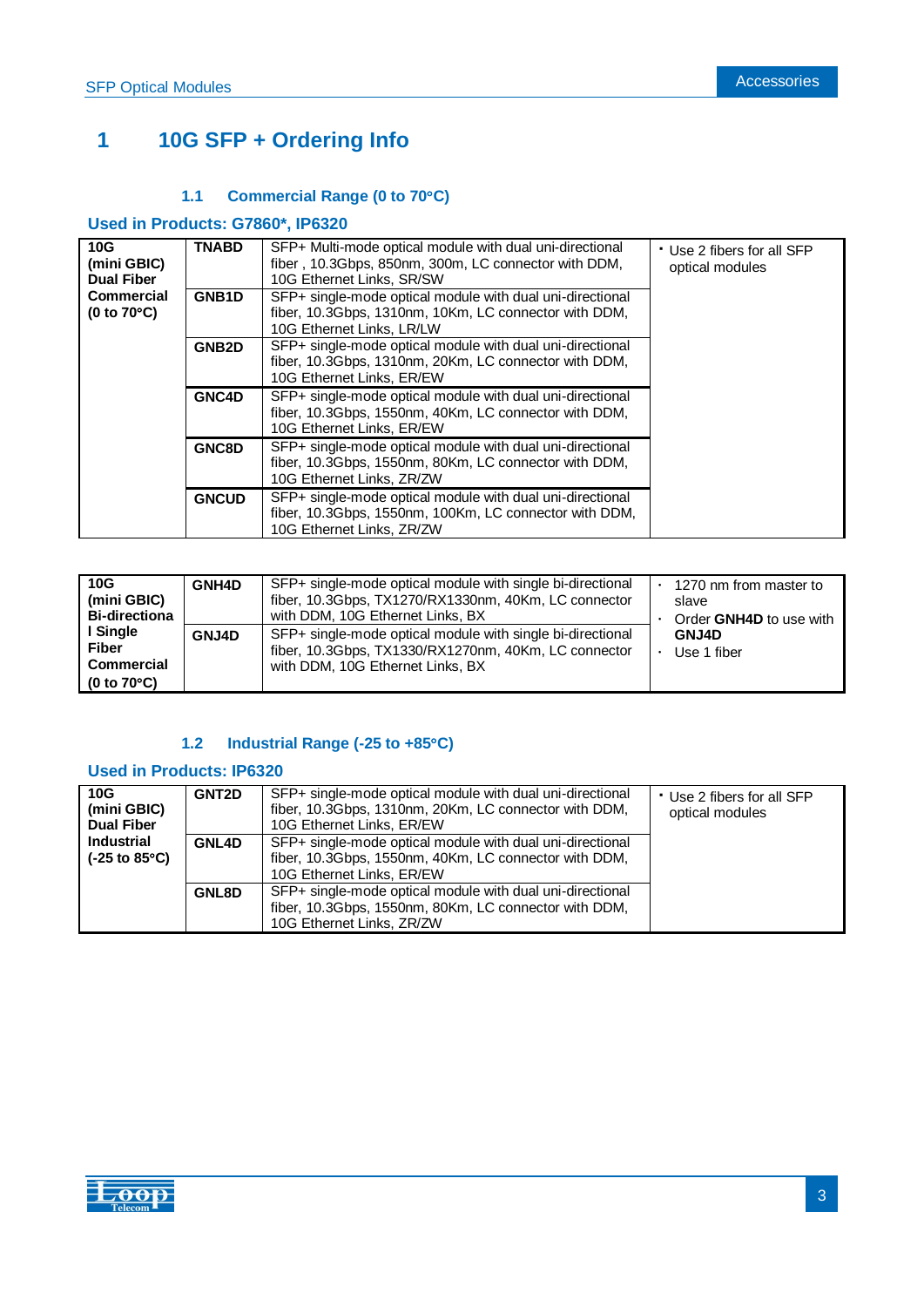# **2 10G XFP Ordering Info**

| 10G<br>(mini GBIC)<br><b>Dual Fiber</b>   | <b>XNCUD</b>       | XFP single-mode optical module with dual uni-directional<br>fiber, 9.95G to 10.5Gbps, 1550nm EML, 100Km, LC<br>connector with DDM | * Use 2 fibers for all SFP<br>optical modules |
|-------------------------------------------|--------------------|-----------------------------------------------------------------------------------------------------------------------------------|-----------------------------------------------|
| <b>Commercial</b><br>$(0 to 70^{\circ}C)$ | XNC <sub>1</sub> D | XFP single-mode optical module with dual uni-directional<br>fiber, 9.95G to 11.3Gbps, 1550nm EML, 10Km, LC<br>connector with DDM  |                                               |
|                                           | XNC4D              | XFP single-mode optical module with dual uni-directional<br>fiber, 9.95G to 11.3Gbps, 1550nm EML, 40Km, LC<br>connector with DDM  |                                               |
|                                           | XNC8D              | XFP single-mode optical module with dual uni-directional<br>fiber, 9.95G to 11.3Gbps, 1550nm EML, 80Km, LC<br>connector with DDM  |                                               |

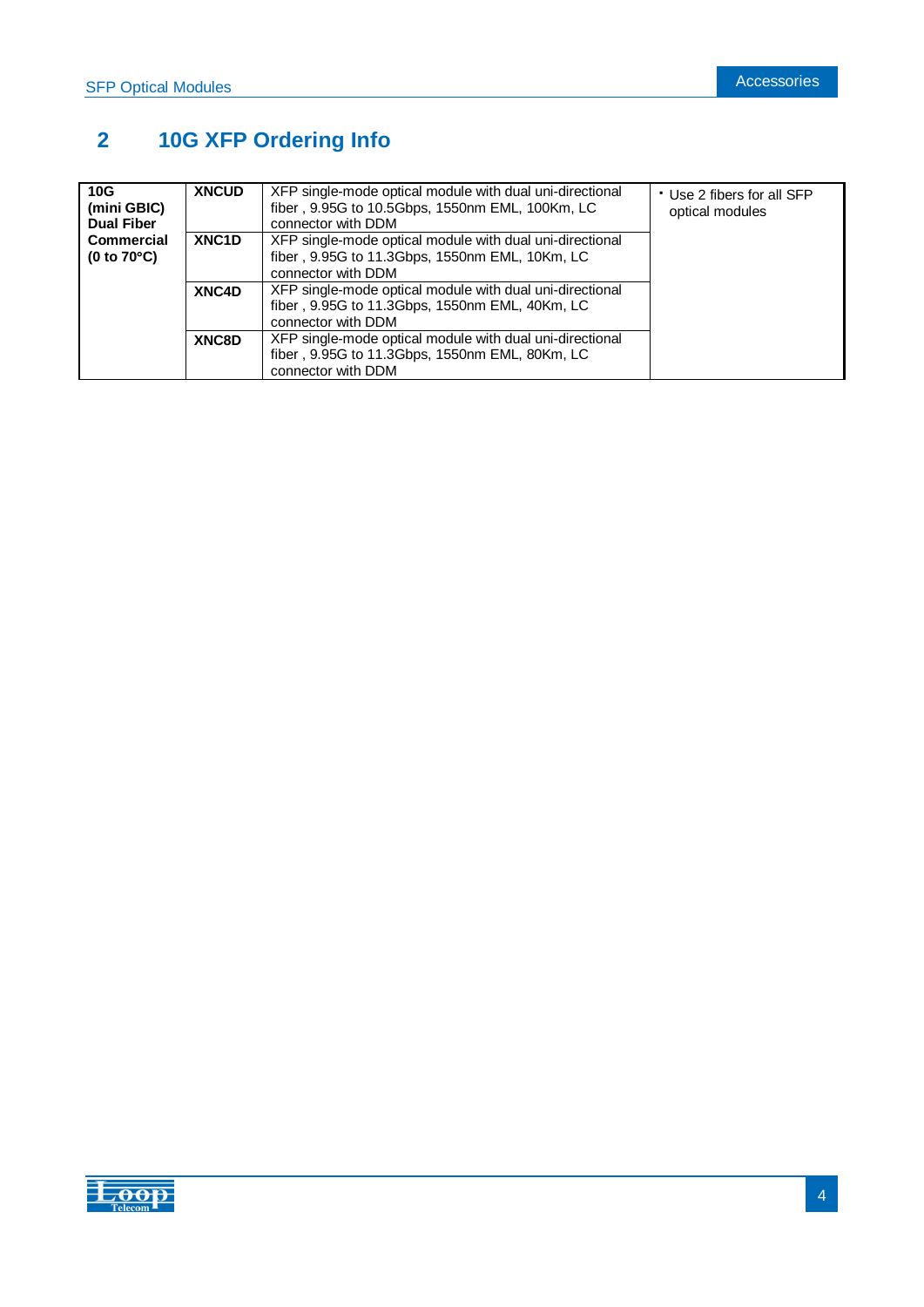# **3 2.5G Ordering Info**

# **Used in Products: O9400R**

| 2.5G<br>(mini GBIC)<br><b>Dual Fiber</b><br>Commercial | PLB <sub>2</sub> D | Single-mode optical module with dual uni-directional fiber,<br>2.5G, 1310nm, 15Km, LC connector with DDM                  | * Use 2 fibers for all SFP<br>optical modules |
|--------------------------------------------------------|--------------------|---------------------------------------------------------------------------------------------------------------------------|-----------------------------------------------|
|                                                        | PLB4D              | Single-mode optical module with dual uni-directional fiber,<br>2.5G, 1310nm, 40Km, LC connector with DDM                  |                                               |
| $(0 to 70^{\circ}C)$                                   | PLC8D              | Single-mode optical module with dual uni-directional fiber,<br>2.5G, 1550nm, 80Km, LC connector with DDM                  |                                               |
|                                                        | <b>PLCUD</b>       | Single-mode optical module with dual uni-directional fiber,<br>2.5G, 1550nm, 100Km, LC connector with DDM, SONET<br>OC-48 |                                               |
|                                                        | <b>PLCRD</b>       | Single-mode optical module with dual uni-directional fiber,<br>2.5G, 1550nm, 160Km, LC connector with DDM, SONET<br>OC-48 |                                               |

| 2.5G<br>(mini GBIC)<br><b>Bi-directiona</b><br>l Single<br><b>Fiber</b><br><b>Commercial</b> | PLD <sub>2D</sub><br>PLE <sub>2D</sub> | Single-mode optical module with single bi-directional fiber,<br>2.5G, Tx 1310 nm / Rx 1550 nm, 15-20Km, LC connector<br>with DDM, Compatible with IEEE 802.3ah, 1000Base-BX10<br>Single-mode optical module with single bi-directional fiber,<br>2.5G, Tx 1550 nm / Rx 1310 nm, 15-20Km, LC connector<br>with DDM, Compatible with IEEE 802.3ah, 1000Base-BX10 | 1310 nm from master to<br>slave<br>Order PLD2D to use with<br>PLE <sub>2D</sub><br>* Use 1 fiber |
|----------------------------------------------------------------------------------------------|----------------------------------------|----------------------------------------------------------------------------------------------------------------------------------------------------------------------------------------------------------------------------------------------------------------------------------------------------------------------------------------------------------------|--------------------------------------------------------------------------------------------------|
| $(0 to 70^{\circ}C)$                                                                         | PLD4D<br>PLE4D                         | Single-mode optical module with single bi-directional fiber,<br>2.5G, Tx 1310 nm / Rx 1490 nm, 40Km, LC connector with<br>DDM. OC48/STM-16<br>Single-mode optical module with single bi-directional fiber,<br>2.5G, Tx 1490 nm / Rx 1310 nm, 40Km, LC connector with<br>DDM, OC48/STM-16                                                                       | * 1310 nm from master to<br>slave<br>• Order <b>PLD4D</b> to use with<br>PLE4D<br>• Use 1 fiber  |

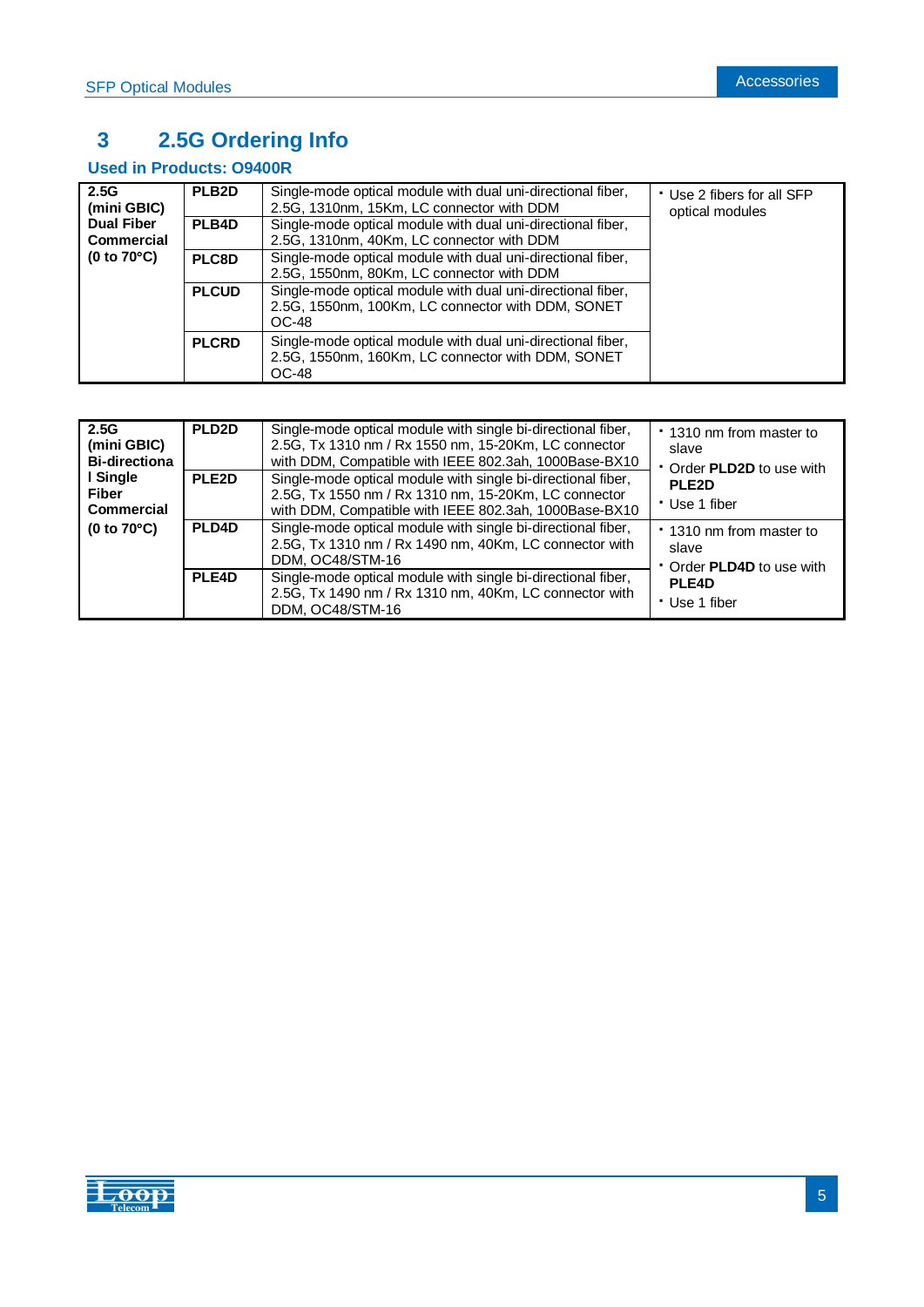# **4 1.25G Ordering Info**

# **4.1 Commercial Range (0 to 70C)**

## **Used in Products: IP6300 up-link, IP6416, IP6716, IP6763, IP6820, IP7920, IP7925\*, O9340S,**

### **O9340R, AM3440-TDMoE, O9400R-GEoSDH\* \*Future Option**

| (mini<br>850nm, 550m, LC connector w/o DDM, 1000Base-SX<br>all SFP optical<br>GBIC)<br><b>MTAFD</b><br>Multi-mode optical module with dual uni-directional fiber, 1.25G,<br>modules<br><b>Dual Fiber</b><br>850nm, 550m, LC connector with DDM, 1000Base-SX<br>· All 1.25G optical<br><b>Commerci</b><br><b>MTBTD</b><br>Multi-mode optical module with dual uni-directional fiber, 1.25G,<br>module<br>al<br>1310nm, 2Km, LC connector with DDM, 1000Base-SX+<br>downgrading to<br>(0 to $70^{\circ}$ C)<br>PTT <sub>2</sub> W<br>Single-mode optical module with dual uni-directional fiber, 1.25G,<br>622Mbps data<br>1310nm, 20Km, LC connector w/o DDM, 1000Base-LHX<br>rate will be<br>Single-mode optical module with dual uni-directional fiber, 1.25G,<br>PTB <sub>1</sub> W<br>workable<br>1310nm, 15Km, LC connector w/o DDM, 1000Base-LX<br>Single-mode optical module with dual uni-directional fiber, 1.25G,<br>PTB <sub>2</sub> W<br>1310nm, 20Km, LC connector w/o DDM, 1000Base-LX<br>Single-mode optical module with dual uni-directional fiber, 1.25G,<br>PTB4W<br>1310nm, 40Km, LC connector w/o DDM, 1000Base-LHX<br>Single-mode optical module with dual uni-directional fiber, 1.25G,<br>PTC5W<br>1550nm, 50Km, LC connector w/o DDM, 1000Base-XD<br>Single-mode optical module with dual uni-directional fiber, 1.25G,<br>PTC6W<br>1550nm, 60~80Km, LC connector w/o DDM, 1000Base-XD<br>Single-mode optical module with dual uni-directional fiber, 1.25G,<br>PTC8W<br>1550nm, 80Km, LC connector w/o DDM, 1000-Base-ZX<br>Single-mode optical module with dual uni-directional fiber, 1.25G,<br>PTC9W<br>1550nm, 90Km, LC connector w/o DDM<br>Single-mode optical module with dual uni-directional fiber, 1.25G,<br><b>PTCVW</b><br>1550nm, 110Km, LC connector w/o DDM, 1000Base-APD<br>Single-mode optical module with dual uni-directional fiber, 1.25G,<br><b>PTCXW</b><br>1550nm, 120Km, LC connector w/o DDM, 1000Base-APD<br>Single-mode optical module with dual uni-directional fiber, 1.25G,<br><b>PTCRW</b><br>1550nm, 160Km, LC connector w/o DDM<br>Single-mode optical module with dual uni-directional fiber, 1.25G,<br><b>PTCSW</b><br>1550nm, 180Km, LC connector w/o DDM<br>Single-mode optical module with dual uni-directional fiber, 1.25G,<br><b>PTBDD</b><br>1310nm, 5Km, LC connector with DDM,<br>Single-mode optical module with dual uni-directional fiber, 1.25G,<br>PTB <sub>1</sub> D<br>1310nm, 10Km, LC connector with DDM, 1000Base-LX<br>Single-mode optical module with dual uni-directional fiber, 1.25G,<br>PTB3D<br>1310nm, 30Km, LC connector with DDM, 1000Base-LHX<br>Single-mode optical module with dual uni-directional fiber, 1.25G,<br>PTB4D<br>1310nm, 40Km, LC connector with DDM, 1000Base-LHX<br>Single-mode optical module with dual uni-directional fiber, 1.25G,<br>PTC5D<br>1550nm, 50Km, LC connector with DDM, 1000Base-XD<br>Single-mode optical module with dual uni-directional fiber, 1.25G,<br>PTC6D<br>1550nm, 60Km, LC connector with DDM, 1000Base-XD<br>PTC8D<br>Single-mode optical module with dual uni-directional fiber, 1.25G,<br>1550nm, 80Km, LC connector with DDM, 1000Base-ZX<br>Single-mode optical module with dual unidirectional fiber, 1.25G,<br>PTC9D<br>1550nm, 90Km, LC connector with DDM<br>Single-mode optical module with dual uni-directional fiber, 1.25G,<br><b>PTCVD</b><br>1550nm, 110Km, LC connector with DDM, 1000Base-APD<br>Single-mode optical module with dual uni-directional fiber, 1.25G,<br><b>PTCXD</b><br>1550nm, 120Km, LC connector with DDM, 1000Base-APD<br>Single-mode optical module with dual uni-directional fiber, 1.25G,<br><b>PTCRD</b><br>1550nm, 160Km, LC connector with DDM<br>Single-mode optical module with dual uni-directional fiber, 1.25G,<br><b>PTCSD</b><br>1550nm, 180Km, LC connector with DDM | 1.25G | <b>MTAFW</b> | Multi-mode optical module with dual uni-directional fiber, 1.25G, | • Use 2 fibers for |
|--------------------------------------------------------------------------------------------------------------------------------------------------------------------------------------------------------------------------------------------------------------------------------------------------------------------------------------------------------------------------------------------------------------------------------------------------------------------------------------------------------------------------------------------------------------------------------------------------------------------------------------------------------------------------------------------------------------------------------------------------------------------------------------------------------------------------------------------------------------------------------------------------------------------------------------------------------------------------------------------------------------------------------------------------------------------------------------------------------------------------------------------------------------------------------------------------------------------------------------------------------------------------------------------------------------------------------------------------------------------------------------------------------------------------------------------------------------------------------------------------------------------------------------------------------------------------------------------------------------------------------------------------------------------------------------------------------------------------------------------------------------------------------------------------------------------------------------------------------------------------------------------------------------------------------------------------------------------------------------------------------------------------------------------------------------------------------------------------------------------------------------------------------------------------------------------------------------------------------------------------------------------------------------------------------------------------------------------------------------------------------------------------------------------------------------------------------------------------------------------------------------------------------------------------------------------------------------------------------------------------------------------------------------------------------------------------------------------------------------------------------------------------------------------------------------------------------------------------------------------------------------------------------------------------------------------------------------------------------------------------------------------------------------------------------------------------------------------------------------------------------------------------------------------------------------------------------------------------------------------------------------------------------------------------------------------------------------------------------------------------------------------------------------------------------------------------------------------------------------------------------------------------------------------------------------------------------------------------------------------------------------------------------------------------------------------------------------------------------------------------------------------------------------------------------------------------------------------------------------|-------|--------------|-------------------------------------------------------------------|--------------------|
|                                                                                                                                                                                                                                                                                                                                                                                                                                                                                                                                                                                                                                                                                                                                                                                                                                                                                                                                                                                                                                                                                                                                                                                                                                                                                                                                                                                                                                                                                                                                                                                                                                                                                                                                                                                                                                                                                                                                                                                                                                                                                                                                                                                                                                                                                                                                                                                                                                                                                                                                                                                                                                                                                                                                                                                                                                                                                                                                                                                                                                                                                                                                                                                                                                                                                                                                                                                                                                                                                                                                                                                                                                                                                                                                                                                                                                                              |       |              |                                                                   |                    |
|                                                                                                                                                                                                                                                                                                                                                                                                                                                                                                                                                                                                                                                                                                                                                                                                                                                                                                                                                                                                                                                                                                                                                                                                                                                                                                                                                                                                                                                                                                                                                                                                                                                                                                                                                                                                                                                                                                                                                                                                                                                                                                                                                                                                                                                                                                                                                                                                                                                                                                                                                                                                                                                                                                                                                                                                                                                                                                                                                                                                                                                                                                                                                                                                                                                                                                                                                                                                                                                                                                                                                                                                                                                                                                                                                                                                                                                              |       |              |                                                                   |                    |
|                                                                                                                                                                                                                                                                                                                                                                                                                                                                                                                                                                                                                                                                                                                                                                                                                                                                                                                                                                                                                                                                                                                                                                                                                                                                                                                                                                                                                                                                                                                                                                                                                                                                                                                                                                                                                                                                                                                                                                                                                                                                                                                                                                                                                                                                                                                                                                                                                                                                                                                                                                                                                                                                                                                                                                                                                                                                                                                                                                                                                                                                                                                                                                                                                                                                                                                                                                                                                                                                                                                                                                                                                                                                                                                                                                                                                                                              |       |              |                                                                   |                    |
|                                                                                                                                                                                                                                                                                                                                                                                                                                                                                                                                                                                                                                                                                                                                                                                                                                                                                                                                                                                                                                                                                                                                                                                                                                                                                                                                                                                                                                                                                                                                                                                                                                                                                                                                                                                                                                                                                                                                                                                                                                                                                                                                                                                                                                                                                                                                                                                                                                                                                                                                                                                                                                                                                                                                                                                                                                                                                                                                                                                                                                                                                                                                                                                                                                                                                                                                                                                                                                                                                                                                                                                                                                                                                                                                                                                                                                                              |       |              |                                                                   |                    |
|                                                                                                                                                                                                                                                                                                                                                                                                                                                                                                                                                                                                                                                                                                                                                                                                                                                                                                                                                                                                                                                                                                                                                                                                                                                                                                                                                                                                                                                                                                                                                                                                                                                                                                                                                                                                                                                                                                                                                                                                                                                                                                                                                                                                                                                                                                                                                                                                                                                                                                                                                                                                                                                                                                                                                                                                                                                                                                                                                                                                                                                                                                                                                                                                                                                                                                                                                                                                                                                                                                                                                                                                                                                                                                                                                                                                                                                              |       |              |                                                                   |                    |
|                                                                                                                                                                                                                                                                                                                                                                                                                                                                                                                                                                                                                                                                                                                                                                                                                                                                                                                                                                                                                                                                                                                                                                                                                                                                                                                                                                                                                                                                                                                                                                                                                                                                                                                                                                                                                                                                                                                                                                                                                                                                                                                                                                                                                                                                                                                                                                                                                                                                                                                                                                                                                                                                                                                                                                                                                                                                                                                                                                                                                                                                                                                                                                                                                                                                                                                                                                                                                                                                                                                                                                                                                                                                                                                                                                                                                                                              |       |              |                                                                   |                    |
|                                                                                                                                                                                                                                                                                                                                                                                                                                                                                                                                                                                                                                                                                                                                                                                                                                                                                                                                                                                                                                                                                                                                                                                                                                                                                                                                                                                                                                                                                                                                                                                                                                                                                                                                                                                                                                                                                                                                                                                                                                                                                                                                                                                                                                                                                                                                                                                                                                                                                                                                                                                                                                                                                                                                                                                                                                                                                                                                                                                                                                                                                                                                                                                                                                                                                                                                                                                                                                                                                                                                                                                                                                                                                                                                                                                                                                                              |       |              |                                                                   |                    |
|                                                                                                                                                                                                                                                                                                                                                                                                                                                                                                                                                                                                                                                                                                                                                                                                                                                                                                                                                                                                                                                                                                                                                                                                                                                                                                                                                                                                                                                                                                                                                                                                                                                                                                                                                                                                                                                                                                                                                                                                                                                                                                                                                                                                                                                                                                                                                                                                                                                                                                                                                                                                                                                                                                                                                                                                                                                                                                                                                                                                                                                                                                                                                                                                                                                                                                                                                                                                                                                                                                                                                                                                                                                                                                                                                                                                                                                              |       |              |                                                                   |                    |
|                                                                                                                                                                                                                                                                                                                                                                                                                                                                                                                                                                                                                                                                                                                                                                                                                                                                                                                                                                                                                                                                                                                                                                                                                                                                                                                                                                                                                                                                                                                                                                                                                                                                                                                                                                                                                                                                                                                                                                                                                                                                                                                                                                                                                                                                                                                                                                                                                                                                                                                                                                                                                                                                                                                                                                                                                                                                                                                                                                                                                                                                                                                                                                                                                                                                                                                                                                                                                                                                                                                                                                                                                                                                                                                                                                                                                                                              |       |              |                                                                   |                    |
|                                                                                                                                                                                                                                                                                                                                                                                                                                                                                                                                                                                                                                                                                                                                                                                                                                                                                                                                                                                                                                                                                                                                                                                                                                                                                                                                                                                                                                                                                                                                                                                                                                                                                                                                                                                                                                                                                                                                                                                                                                                                                                                                                                                                                                                                                                                                                                                                                                                                                                                                                                                                                                                                                                                                                                                                                                                                                                                                                                                                                                                                                                                                                                                                                                                                                                                                                                                                                                                                                                                                                                                                                                                                                                                                                                                                                                                              |       |              |                                                                   |                    |
|                                                                                                                                                                                                                                                                                                                                                                                                                                                                                                                                                                                                                                                                                                                                                                                                                                                                                                                                                                                                                                                                                                                                                                                                                                                                                                                                                                                                                                                                                                                                                                                                                                                                                                                                                                                                                                                                                                                                                                                                                                                                                                                                                                                                                                                                                                                                                                                                                                                                                                                                                                                                                                                                                                                                                                                                                                                                                                                                                                                                                                                                                                                                                                                                                                                                                                                                                                                                                                                                                                                                                                                                                                                                                                                                                                                                                                                              |       |              |                                                                   |                    |
|                                                                                                                                                                                                                                                                                                                                                                                                                                                                                                                                                                                                                                                                                                                                                                                                                                                                                                                                                                                                                                                                                                                                                                                                                                                                                                                                                                                                                                                                                                                                                                                                                                                                                                                                                                                                                                                                                                                                                                                                                                                                                                                                                                                                                                                                                                                                                                                                                                                                                                                                                                                                                                                                                                                                                                                                                                                                                                                                                                                                                                                                                                                                                                                                                                                                                                                                                                                                                                                                                                                                                                                                                                                                                                                                                                                                                                                              |       |              |                                                                   |                    |
|                                                                                                                                                                                                                                                                                                                                                                                                                                                                                                                                                                                                                                                                                                                                                                                                                                                                                                                                                                                                                                                                                                                                                                                                                                                                                                                                                                                                                                                                                                                                                                                                                                                                                                                                                                                                                                                                                                                                                                                                                                                                                                                                                                                                                                                                                                                                                                                                                                                                                                                                                                                                                                                                                                                                                                                                                                                                                                                                                                                                                                                                                                                                                                                                                                                                                                                                                                                                                                                                                                                                                                                                                                                                                                                                                                                                                                                              |       |              |                                                                   |                    |
|                                                                                                                                                                                                                                                                                                                                                                                                                                                                                                                                                                                                                                                                                                                                                                                                                                                                                                                                                                                                                                                                                                                                                                                                                                                                                                                                                                                                                                                                                                                                                                                                                                                                                                                                                                                                                                                                                                                                                                                                                                                                                                                                                                                                                                                                                                                                                                                                                                                                                                                                                                                                                                                                                                                                                                                                                                                                                                                                                                                                                                                                                                                                                                                                                                                                                                                                                                                                                                                                                                                                                                                                                                                                                                                                                                                                                                                              |       |              |                                                                   |                    |
|                                                                                                                                                                                                                                                                                                                                                                                                                                                                                                                                                                                                                                                                                                                                                                                                                                                                                                                                                                                                                                                                                                                                                                                                                                                                                                                                                                                                                                                                                                                                                                                                                                                                                                                                                                                                                                                                                                                                                                                                                                                                                                                                                                                                                                                                                                                                                                                                                                                                                                                                                                                                                                                                                                                                                                                                                                                                                                                                                                                                                                                                                                                                                                                                                                                                                                                                                                                                                                                                                                                                                                                                                                                                                                                                                                                                                                                              |       |              |                                                                   |                    |
|                                                                                                                                                                                                                                                                                                                                                                                                                                                                                                                                                                                                                                                                                                                                                                                                                                                                                                                                                                                                                                                                                                                                                                                                                                                                                                                                                                                                                                                                                                                                                                                                                                                                                                                                                                                                                                                                                                                                                                                                                                                                                                                                                                                                                                                                                                                                                                                                                                                                                                                                                                                                                                                                                                                                                                                                                                                                                                                                                                                                                                                                                                                                                                                                                                                                                                                                                                                                                                                                                                                                                                                                                                                                                                                                                                                                                                                              |       |              |                                                                   |                    |
|                                                                                                                                                                                                                                                                                                                                                                                                                                                                                                                                                                                                                                                                                                                                                                                                                                                                                                                                                                                                                                                                                                                                                                                                                                                                                                                                                                                                                                                                                                                                                                                                                                                                                                                                                                                                                                                                                                                                                                                                                                                                                                                                                                                                                                                                                                                                                                                                                                                                                                                                                                                                                                                                                                                                                                                                                                                                                                                                                                                                                                                                                                                                                                                                                                                                                                                                                                                                                                                                                                                                                                                                                                                                                                                                                                                                                                                              |       |              |                                                                   |                    |
|                                                                                                                                                                                                                                                                                                                                                                                                                                                                                                                                                                                                                                                                                                                                                                                                                                                                                                                                                                                                                                                                                                                                                                                                                                                                                                                                                                                                                                                                                                                                                                                                                                                                                                                                                                                                                                                                                                                                                                                                                                                                                                                                                                                                                                                                                                                                                                                                                                                                                                                                                                                                                                                                                                                                                                                                                                                                                                                                                                                                                                                                                                                                                                                                                                                                                                                                                                                                                                                                                                                                                                                                                                                                                                                                                                                                                                                              |       |              |                                                                   |                    |
|                                                                                                                                                                                                                                                                                                                                                                                                                                                                                                                                                                                                                                                                                                                                                                                                                                                                                                                                                                                                                                                                                                                                                                                                                                                                                                                                                                                                                                                                                                                                                                                                                                                                                                                                                                                                                                                                                                                                                                                                                                                                                                                                                                                                                                                                                                                                                                                                                                                                                                                                                                                                                                                                                                                                                                                                                                                                                                                                                                                                                                                                                                                                                                                                                                                                                                                                                                                                                                                                                                                                                                                                                                                                                                                                                                                                                                                              |       |              |                                                                   |                    |
|                                                                                                                                                                                                                                                                                                                                                                                                                                                                                                                                                                                                                                                                                                                                                                                                                                                                                                                                                                                                                                                                                                                                                                                                                                                                                                                                                                                                                                                                                                                                                                                                                                                                                                                                                                                                                                                                                                                                                                                                                                                                                                                                                                                                                                                                                                                                                                                                                                                                                                                                                                                                                                                                                                                                                                                                                                                                                                                                                                                                                                                                                                                                                                                                                                                                                                                                                                                                                                                                                                                                                                                                                                                                                                                                                                                                                                                              |       |              |                                                                   |                    |
|                                                                                                                                                                                                                                                                                                                                                                                                                                                                                                                                                                                                                                                                                                                                                                                                                                                                                                                                                                                                                                                                                                                                                                                                                                                                                                                                                                                                                                                                                                                                                                                                                                                                                                                                                                                                                                                                                                                                                                                                                                                                                                                                                                                                                                                                                                                                                                                                                                                                                                                                                                                                                                                                                                                                                                                                                                                                                                                                                                                                                                                                                                                                                                                                                                                                                                                                                                                                                                                                                                                                                                                                                                                                                                                                                                                                                                                              |       |              |                                                                   |                    |
|                                                                                                                                                                                                                                                                                                                                                                                                                                                                                                                                                                                                                                                                                                                                                                                                                                                                                                                                                                                                                                                                                                                                                                                                                                                                                                                                                                                                                                                                                                                                                                                                                                                                                                                                                                                                                                                                                                                                                                                                                                                                                                                                                                                                                                                                                                                                                                                                                                                                                                                                                                                                                                                                                                                                                                                                                                                                                                                                                                                                                                                                                                                                                                                                                                                                                                                                                                                                                                                                                                                                                                                                                                                                                                                                                                                                                                                              |       |              |                                                                   |                    |
|                                                                                                                                                                                                                                                                                                                                                                                                                                                                                                                                                                                                                                                                                                                                                                                                                                                                                                                                                                                                                                                                                                                                                                                                                                                                                                                                                                                                                                                                                                                                                                                                                                                                                                                                                                                                                                                                                                                                                                                                                                                                                                                                                                                                                                                                                                                                                                                                                                                                                                                                                                                                                                                                                                                                                                                                                                                                                                                                                                                                                                                                                                                                                                                                                                                                                                                                                                                                                                                                                                                                                                                                                                                                                                                                                                                                                                                              |       |              |                                                                   |                    |
|                                                                                                                                                                                                                                                                                                                                                                                                                                                                                                                                                                                                                                                                                                                                                                                                                                                                                                                                                                                                                                                                                                                                                                                                                                                                                                                                                                                                                                                                                                                                                                                                                                                                                                                                                                                                                                                                                                                                                                                                                                                                                                                                                                                                                                                                                                                                                                                                                                                                                                                                                                                                                                                                                                                                                                                                                                                                                                                                                                                                                                                                                                                                                                                                                                                                                                                                                                                                                                                                                                                                                                                                                                                                                                                                                                                                                                                              |       |              |                                                                   |                    |
|                                                                                                                                                                                                                                                                                                                                                                                                                                                                                                                                                                                                                                                                                                                                                                                                                                                                                                                                                                                                                                                                                                                                                                                                                                                                                                                                                                                                                                                                                                                                                                                                                                                                                                                                                                                                                                                                                                                                                                                                                                                                                                                                                                                                                                                                                                                                                                                                                                                                                                                                                                                                                                                                                                                                                                                                                                                                                                                                                                                                                                                                                                                                                                                                                                                                                                                                                                                                                                                                                                                                                                                                                                                                                                                                                                                                                                                              |       |              |                                                                   |                    |
|                                                                                                                                                                                                                                                                                                                                                                                                                                                                                                                                                                                                                                                                                                                                                                                                                                                                                                                                                                                                                                                                                                                                                                                                                                                                                                                                                                                                                                                                                                                                                                                                                                                                                                                                                                                                                                                                                                                                                                                                                                                                                                                                                                                                                                                                                                                                                                                                                                                                                                                                                                                                                                                                                                                                                                                                                                                                                                                                                                                                                                                                                                                                                                                                                                                                                                                                                                                                                                                                                                                                                                                                                                                                                                                                                                                                                                                              |       |              |                                                                   |                    |
|                                                                                                                                                                                                                                                                                                                                                                                                                                                                                                                                                                                                                                                                                                                                                                                                                                                                                                                                                                                                                                                                                                                                                                                                                                                                                                                                                                                                                                                                                                                                                                                                                                                                                                                                                                                                                                                                                                                                                                                                                                                                                                                                                                                                                                                                                                                                                                                                                                                                                                                                                                                                                                                                                                                                                                                                                                                                                                                                                                                                                                                                                                                                                                                                                                                                                                                                                                                                                                                                                                                                                                                                                                                                                                                                                                                                                                                              |       |              |                                                                   |                    |
|                                                                                                                                                                                                                                                                                                                                                                                                                                                                                                                                                                                                                                                                                                                                                                                                                                                                                                                                                                                                                                                                                                                                                                                                                                                                                                                                                                                                                                                                                                                                                                                                                                                                                                                                                                                                                                                                                                                                                                                                                                                                                                                                                                                                                                                                                                                                                                                                                                                                                                                                                                                                                                                                                                                                                                                                                                                                                                                                                                                                                                                                                                                                                                                                                                                                                                                                                                                                                                                                                                                                                                                                                                                                                                                                                                                                                                                              |       |              |                                                                   |                    |
|                                                                                                                                                                                                                                                                                                                                                                                                                                                                                                                                                                                                                                                                                                                                                                                                                                                                                                                                                                                                                                                                                                                                                                                                                                                                                                                                                                                                                                                                                                                                                                                                                                                                                                                                                                                                                                                                                                                                                                                                                                                                                                                                                                                                                                                                                                                                                                                                                                                                                                                                                                                                                                                                                                                                                                                                                                                                                                                                                                                                                                                                                                                                                                                                                                                                                                                                                                                                                                                                                                                                                                                                                                                                                                                                                                                                                                                              |       |              |                                                                   |                    |
|                                                                                                                                                                                                                                                                                                                                                                                                                                                                                                                                                                                                                                                                                                                                                                                                                                                                                                                                                                                                                                                                                                                                                                                                                                                                                                                                                                                                                                                                                                                                                                                                                                                                                                                                                                                                                                                                                                                                                                                                                                                                                                                                                                                                                                                                                                                                                                                                                                                                                                                                                                                                                                                                                                                                                                                                                                                                                                                                                                                                                                                                                                                                                                                                                                                                                                                                                                                                                                                                                                                                                                                                                                                                                                                                                                                                                                                              |       |              |                                                                   |                    |
|                                                                                                                                                                                                                                                                                                                                                                                                                                                                                                                                                                                                                                                                                                                                                                                                                                                                                                                                                                                                                                                                                                                                                                                                                                                                                                                                                                                                                                                                                                                                                                                                                                                                                                                                                                                                                                                                                                                                                                                                                                                                                                                                                                                                                                                                                                                                                                                                                                                                                                                                                                                                                                                                                                                                                                                                                                                                                                                                                                                                                                                                                                                                                                                                                                                                                                                                                                                                                                                                                                                                                                                                                                                                                                                                                                                                                                                              |       |              |                                                                   |                    |
|                                                                                                                                                                                                                                                                                                                                                                                                                                                                                                                                                                                                                                                                                                                                                                                                                                                                                                                                                                                                                                                                                                                                                                                                                                                                                                                                                                                                                                                                                                                                                                                                                                                                                                                                                                                                                                                                                                                                                                                                                                                                                                                                                                                                                                                                                                                                                                                                                                                                                                                                                                                                                                                                                                                                                                                                                                                                                                                                                                                                                                                                                                                                                                                                                                                                                                                                                                                                                                                                                                                                                                                                                                                                                                                                                                                                                                                              |       |              |                                                                   |                    |
|                                                                                                                                                                                                                                                                                                                                                                                                                                                                                                                                                                                                                                                                                                                                                                                                                                                                                                                                                                                                                                                                                                                                                                                                                                                                                                                                                                                                                                                                                                                                                                                                                                                                                                                                                                                                                                                                                                                                                                                                                                                                                                                                                                                                                                                                                                                                                                                                                                                                                                                                                                                                                                                                                                                                                                                                                                                                                                                                                                                                                                                                                                                                                                                                                                                                                                                                                                                                                                                                                                                                                                                                                                                                                                                                                                                                                                                              |       |              |                                                                   |                    |
|                                                                                                                                                                                                                                                                                                                                                                                                                                                                                                                                                                                                                                                                                                                                                                                                                                                                                                                                                                                                                                                                                                                                                                                                                                                                                                                                                                                                                                                                                                                                                                                                                                                                                                                                                                                                                                                                                                                                                                                                                                                                                                                                                                                                                                                                                                                                                                                                                                                                                                                                                                                                                                                                                                                                                                                                                                                                                                                                                                                                                                                                                                                                                                                                                                                                                                                                                                                                                                                                                                                                                                                                                                                                                                                                                                                                                                                              |       |              |                                                                   |                    |
|                                                                                                                                                                                                                                                                                                                                                                                                                                                                                                                                                                                                                                                                                                                                                                                                                                                                                                                                                                                                                                                                                                                                                                                                                                                                                                                                                                                                                                                                                                                                                                                                                                                                                                                                                                                                                                                                                                                                                                                                                                                                                                                                                                                                                                                                                                                                                                                                                                                                                                                                                                                                                                                                                                                                                                                                                                                                                                                                                                                                                                                                                                                                                                                                                                                                                                                                                                                                                                                                                                                                                                                                                                                                                                                                                                                                                                                              |       |              |                                                                   |                    |
|                                                                                                                                                                                                                                                                                                                                                                                                                                                                                                                                                                                                                                                                                                                                                                                                                                                                                                                                                                                                                                                                                                                                                                                                                                                                                                                                                                                                                                                                                                                                                                                                                                                                                                                                                                                                                                                                                                                                                                                                                                                                                                                                                                                                                                                                                                                                                                                                                                                                                                                                                                                                                                                                                                                                                                                                                                                                                                                                                                                                                                                                                                                                                                                                                                                                                                                                                                                                                                                                                                                                                                                                                                                                                                                                                                                                                                                              |       |              |                                                                   |                    |
|                                                                                                                                                                                                                                                                                                                                                                                                                                                                                                                                                                                                                                                                                                                                                                                                                                                                                                                                                                                                                                                                                                                                                                                                                                                                                                                                                                                                                                                                                                                                                                                                                                                                                                                                                                                                                                                                                                                                                                                                                                                                                                                                                                                                                                                                                                                                                                                                                                                                                                                                                                                                                                                                                                                                                                                                                                                                                                                                                                                                                                                                                                                                                                                                                                                                                                                                                                                                                                                                                                                                                                                                                                                                                                                                                                                                                                                              |       |              |                                                                   |                    |
|                                                                                                                                                                                                                                                                                                                                                                                                                                                                                                                                                                                                                                                                                                                                                                                                                                                                                                                                                                                                                                                                                                                                                                                                                                                                                                                                                                                                                                                                                                                                                                                                                                                                                                                                                                                                                                                                                                                                                                                                                                                                                                                                                                                                                                                                                                                                                                                                                                                                                                                                                                                                                                                                                                                                                                                                                                                                                                                                                                                                                                                                                                                                                                                                                                                                                                                                                                                                                                                                                                                                                                                                                                                                                                                                                                                                                                                              |       |              |                                                                   |                    |
|                                                                                                                                                                                                                                                                                                                                                                                                                                                                                                                                                                                                                                                                                                                                                                                                                                                                                                                                                                                                                                                                                                                                                                                                                                                                                                                                                                                                                                                                                                                                                                                                                                                                                                                                                                                                                                                                                                                                                                                                                                                                                                                                                                                                                                                                                                                                                                                                                                                                                                                                                                                                                                                                                                                                                                                                                                                                                                                                                                                                                                                                                                                                                                                                                                                                                                                                                                                                                                                                                                                                                                                                                                                                                                                                                                                                                                                              |       |              |                                                                   |                    |
|                                                                                                                                                                                                                                                                                                                                                                                                                                                                                                                                                                                                                                                                                                                                                                                                                                                                                                                                                                                                                                                                                                                                                                                                                                                                                                                                                                                                                                                                                                                                                                                                                                                                                                                                                                                                                                                                                                                                                                                                                                                                                                                                                                                                                                                                                                                                                                                                                                                                                                                                                                                                                                                                                                                                                                                                                                                                                                                                                                                                                                                                                                                                                                                                                                                                                                                                                                                                                                                                                                                                                                                                                                                                                                                                                                                                                                                              |       |              |                                                                   |                    |
|                                                                                                                                                                                                                                                                                                                                                                                                                                                                                                                                                                                                                                                                                                                                                                                                                                                                                                                                                                                                                                                                                                                                                                                                                                                                                                                                                                                                                                                                                                                                                                                                                                                                                                                                                                                                                                                                                                                                                                                                                                                                                                                                                                                                                                                                                                                                                                                                                                                                                                                                                                                                                                                                                                                                                                                                                                                                                                                                                                                                                                                                                                                                                                                                                                                                                                                                                                                                                                                                                                                                                                                                                                                                                                                                                                                                                                                              |       |              |                                                                   |                    |
|                                                                                                                                                                                                                                                                                                                                                                                                                                                                                                                                                                                                                                                                                                                                                                                                                                                                                                                                                                                                                                                                                                                                                                                                                                                                                                                                                                                                                                                                                                                                                                                                                                                                                                                                                                                                                                                                                                                                                                                                                                                                                                                                                                                                                                                                                                                                                                                                                                                                                                                                                                                                                                                                                                                                                                                                                                                                                                                                                                                                                                                                                                                                                                                                                                                                                                                                                                                                                                                                                                                                                                                                                                                                                                                                                                                                                                                              |       |              |                                                                   |                    |
|                                                                                                                                                                                                                                                                                                                                                                                                                                                                                                                                                                                                                                                                                                                                                                                                                                                                                                                                                                                                                                                                                                                                                                                                                                                                                                                                                                                                                                                                                                                                                                                                                                                                                                                                                                                                                                                                                                                                                                                                                                                                                                                                                                                                                                                                                                                                                                                                                                                                                                                                                                                                                                                                                                                                                                                                                                                                                                                                                                                                                                                                                                                                                                                                                                                                                                                                                                                                                                                                                                                                                                                                                                                                                                                                                                                                                                                              |       |              |                                                                   |                    |
|                                                                                                                                                                                                                                                                                                                                                                                                                                                                                                                                                                                                                                                                                                                                                                                                                                                                                                                                                                                                                                                                                                                                                                                                                                                                                                                                                                                                                                                                                                                                                                                                                                                                                                                                                                                                                                                                                                                                                                                                                                                                                                                                                                                                                                                                                                                                                                                                                                                                                                                                                                                                                                                                                                                                                                                                                                                                                                                                                                                                                                                                                                                                                                                                                                                                                                                                                                                                                                                                                                                                                                                                                                                                                                                                                                                                                                                              |       |              |                                                                   |                    |
|                                                                                                                                                                                                                                                                                                                                                                                                                                                                                                                                                                                                                                                                                                                                                                                                                                                                                                                                                                                                                                                                                                                                                                                                                                                                                                                                                                                                                                                                                                                                                                                                                                                                                                                                                                                                                                                                                                                                                                                                                                                                                                                                                                                                                                                                                                                                                                                                                                                                                                                                                                                                                                                                                                                                                                                                                                                                                                                                                                                                                                                                                                                                                                                                                                                                                                                                                                                                                                                                                                                                                                                                                                                                                                                                                                                                                                                              |       |              |                                                                   |                    |
|                                                                                                                                                                                                                                                                                                                                                                                                                                                                                                                                                                                                                                                                                                                                                                                                                                                                                                                                                                                                                                                                                                                                                                                                                                                                                                                                                                                                                                                                                                                                                                                                                                                                                                                                                                                                                                                                                                                                                                                                                                                                                                                                                                                                                                                                                                                                                                                                                                                                                                                                                                                                                                                                                                                                                                                                                                                                                                                                                                                                                                                                                                                                                                                                                                                                                                                                                                                                                                                                                                                                                                                                                                                                                                                                                                                                                                                              |       |              |                                                                   |                    |
|                                                                                                                                                                                                                                                                                                                                                                                                                                                                                                                                                                                                                                                                                                                                                                                                                                                                                                                                                                                                                                                                                                                                                                                                                                                                                                                                                                                                                                                                                                                                                                                                                                                                                                                                                                                                                                                                                                                                                                                                                                                                                                                                                                                                                                                                                                                                                                                                                                                                                                                                                                                                                                                                                                                                                                                                                                                                                                                                                                                                                                                                                                                                                                                                                                                                                                                                                                                                                                                                                                                                                                                                                                                                                                                                                                                                                                                              |       |              |                                                                   |                    |
|                                                                                                                                                                                                                                                                                                                                                                                                                                                                                                                                                                                                                                                                                                                                                                                                                                                                                                                                                                                                                                                                                                                                                                                                                                                                                                                                                                                                                                                                                                                                                                                                                                                                                                                                                                                                                                                                                                                                                                                                                                                                                                                                                                                                                                                                                                                                                                                                                                                                                                                                                                                                                                                                                                                                                                                                                                                                                                                                                                                                                                                                                                                                                                                                                                                                                                                                                                                                                                                                                                                                                                                                                                                                                                                                                                                                                                                              |       |              |                                                                   |                    |
|                                                                                                                                                                                                                                                                                                                                                                                                                                                                                                                                                                                                                                                                                                                                                                                                                                                                                                                                                                                                                                                                                                                                                                                                                                                                                                                                                                                                                                                                                                                                                                                                                                                                                                                                                                                                                                                                                                                                                                                                                                                                                                                                                                                                                                                                                                                                                                                                                                                                                                                                                                                                                                                                                                                                                                                                                                                                                                                                                                                                                                                                                                                                                                                                                                                                                                                                                                                                                                                                                                                                                                                                                                                                                                                                                                                                                                                              |       |              |                                                                   |                    |

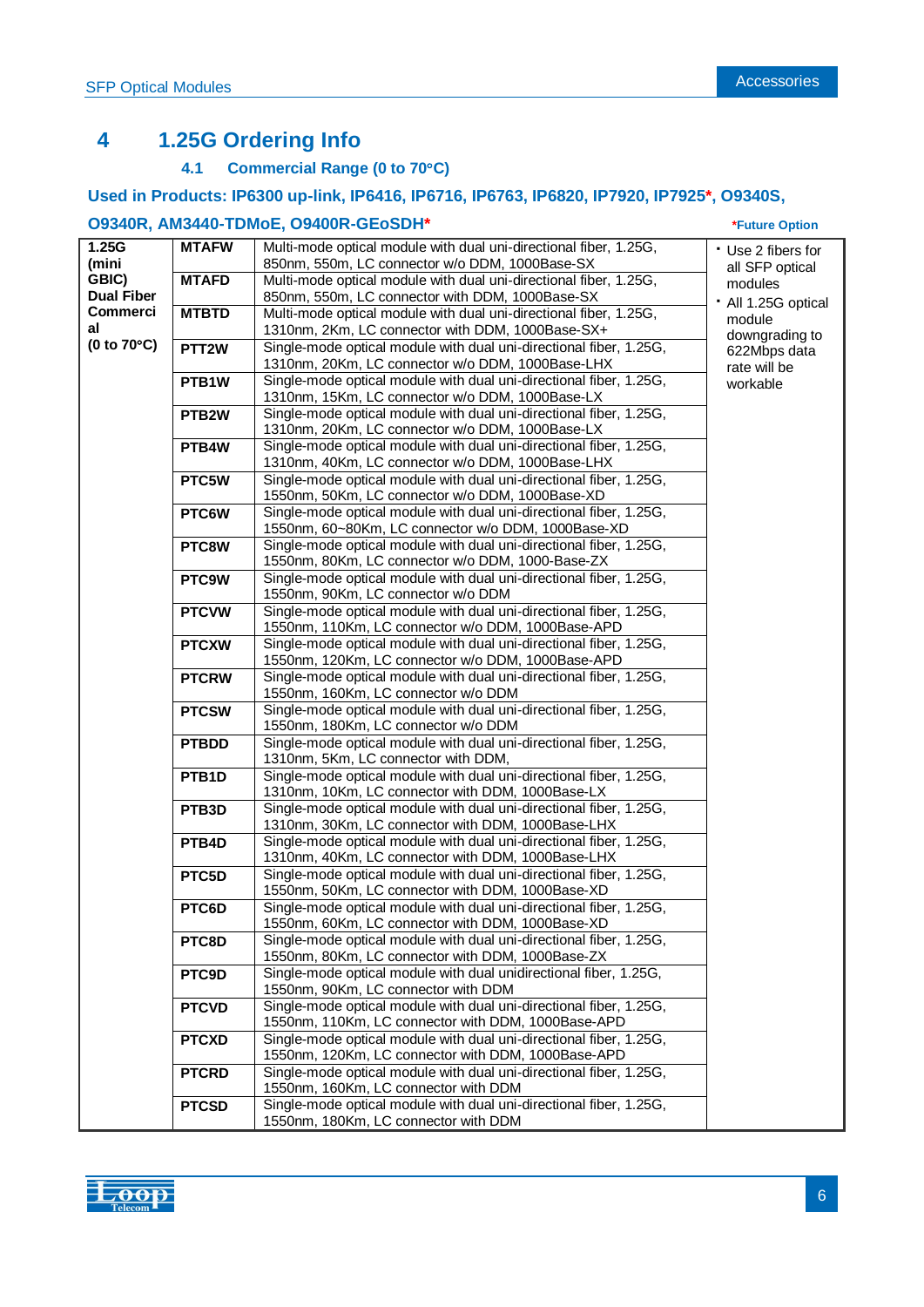| 622M-1.25G<br>(mini GBIC)<br><b>Dual Fiber</b><br><b>Commercial</b><br>(0 to 70°C)        | PKB1W              | Single-mode optical module with dual uni-directional fiber,<br>622Mbps~1.25G, 1310nm, 10Km, LC connector w/o DDM,<br>1000Base-LX                     |                                                                                                  |                                                                 |  |
|-------------------------------------------------------------------------------------------|--------------------|------------------------------------------------------------------------------------------------------------------------------------------------------|--------------------------------------------------------------------------------------------------|-----------------------------------------------------------------|--|
|                                                                                           |                    |                                                                                                                                                      |                                                                                                  |                                                                 |  |
| 1.25G<br>(mini GBIC)<br><b>Bi-directional</b><br><b>Single Fiber</b><br><b>Commercial</b> | PTD1W              | Single mode optical module with single bi-directional<br>fiber, 1.25G, Tx 1310 nm / Rx 1550 nm, 10Km,<br>LC connector w/o DDM, GbE/1X fiber channel  | * 1310 nm from master to slave<br>Order PTD1W to use with<br>PTE <sub>1</sub> W<br>* Use 1 fiber |                                                                 |  |
| (0 to 70°C)                                                                               | PTE <sub>1</sub> W | Single mode optical module with single bi-directional<br>fiber, 1.25G, Tx 1550 nm / Rx 1310 nm, 10Km,<br>LC connector w/o DDM, GbE/1X fiber channel  | Order PTE1W to use with<br>PTD1W<br>* Use 1 fiber                                                | * 1550 nm from slave to master                                  |  |
|                                                                                           | PTD <sub>2</sub> W | Single mode optical module with single bi-directional<br>fiber, 1.25G, Tx 1310 nm / Rx 1550 nm, 20Km,<br>LC connector w/o DDM, GbE/1X fiber channel  | Order PTD2W to use with<br>PTE <sub>2</sub> W<br>* Use 1 fiber                                   | * 1310 nm from master to slave                                  |  |
|                                                                                           | PTE2W              | Single mode optical module with single bi-directional<br>fiber, 1.25G, Tx 1550 nm / Rx 1310 nm, 20Km,<br>LC connector w/o DDM, GbE/1X fiber channel  | Order PTE2W to use with<br>PTD <sub>2</sub> W<br>* Use 1 fiber                                   | * 1550 nm from slave to master                                  |  |
|                                                                                           | PTD4W              | Single mode optical module with single bi-directional<br>fiber, 1.25G, Tx 1310 nm / Rx 1550 nm, 40Km,<br>LC connector w/o DDM, GbE/1X fiber channel  | Order PTD4W to use with<br>PTE4W<br>* Use 1 fiber                                                | * 1310 nm from master to slave                                  |  |
|                                                                                           | PTE4W              | Single mode optical module with single bi-directional<br>fiber, 1.25G, Tx 1550 nm / Rx 1310 nm, 40Km,<br>LC connector w/o DDM, GbE/1X fiber channel  | Order PTE4W to use with<br>PTD <sub>4</sub> W<br>* Use 1 fiber                                   | * 1550 nm from slave to master                                  |  |
|                                                                                           | PTD6W              | Single mode optical module with single bi-directional<br>fiber, 1.25G, Tx 1310 nm / Rx 1550 nm, 60Km,<br>LC connector w/o DDM, GbE/1X fiber channel  | Order PTD6W to use with<br>PTE6W<br>* Use 1 fiber                                                | * 1310 nm from master to slave                                  |  |
|                                                                                           | PTE6W              | Single mode optical module with single bi-directional<br>fiber, 1.25G, Tx 1550 nm / Rx 1310 nm, 60Km,<br>LC connector w/o DDM, GbE/1X fiber channel  | Order PTE6W to use with<br>PTD6W<br>* Use 1 fiber                                                | * 1550 nm from slave to master                                  |  |
|                                                                                           | PTD <sub>1</sub> D | Single mode optical module with single bi-directional<br>fiber, 1.25G, Tx 1310 nm / Rx 1550 nm, 10Km,<br>LC connector with DDM, GbE/1X fiber channel | * Use 1 fiber                                                                                    | 1310 nm from master to slave<br>Order PTD1D to use with PTE1D   |  |
|                                                                                           | PTE <sub>1</sub> D | Single mode optical module with single bi-directional<br>fiber, 1.25G, Tx 1550 nm / Rx 1310 nm, 10Km,<br>LC connector with DDM, GbE/1X fiber channel | * Use 1 fiber                                                                                    | * 1550 nm from slave to master<br>Order PTE1D to use with PTD1D |  |
|                                                                                           | PTD <sub>2</sub> D | Single mode optical module with single bi-directional<br>fiber, 1.25G, Tx 1310 nm / Rx 1550 nm, 20Km,<br>LC connector with DDM, GbE/1X fiber channel | * Use 1 fiber                                                                                    | * 1310 nm from master to slave<br>Order PTD2D to use with PTE2D |  |
|                                                                                           | PTE <sub>2</sub> D | Single mode optical module with single bi-directional<br>fiber, 1.25G, Tx 1550 nm / Rx 1310 nm, 20Km,<br>LC connector with DDM, GbE/1X fiber channel | * Use 1 fiber                                                                                    | * 1550 nm from slave to master<br>Order PTE2D to use with PTD2D |  |
|                                                                                           | PTD4D              | Single mode optical module with single bi-directional<br>fiber, 1.25G, Tx 1310 nm / Rx 1550 nm, 40Km,<br>LC connector with DDM, GbE/1X fiber channel | * Use 1 fiber                                                                                    | * 1310 nm from master to slave<br>Order PTD4D to use with PTE4D |  |

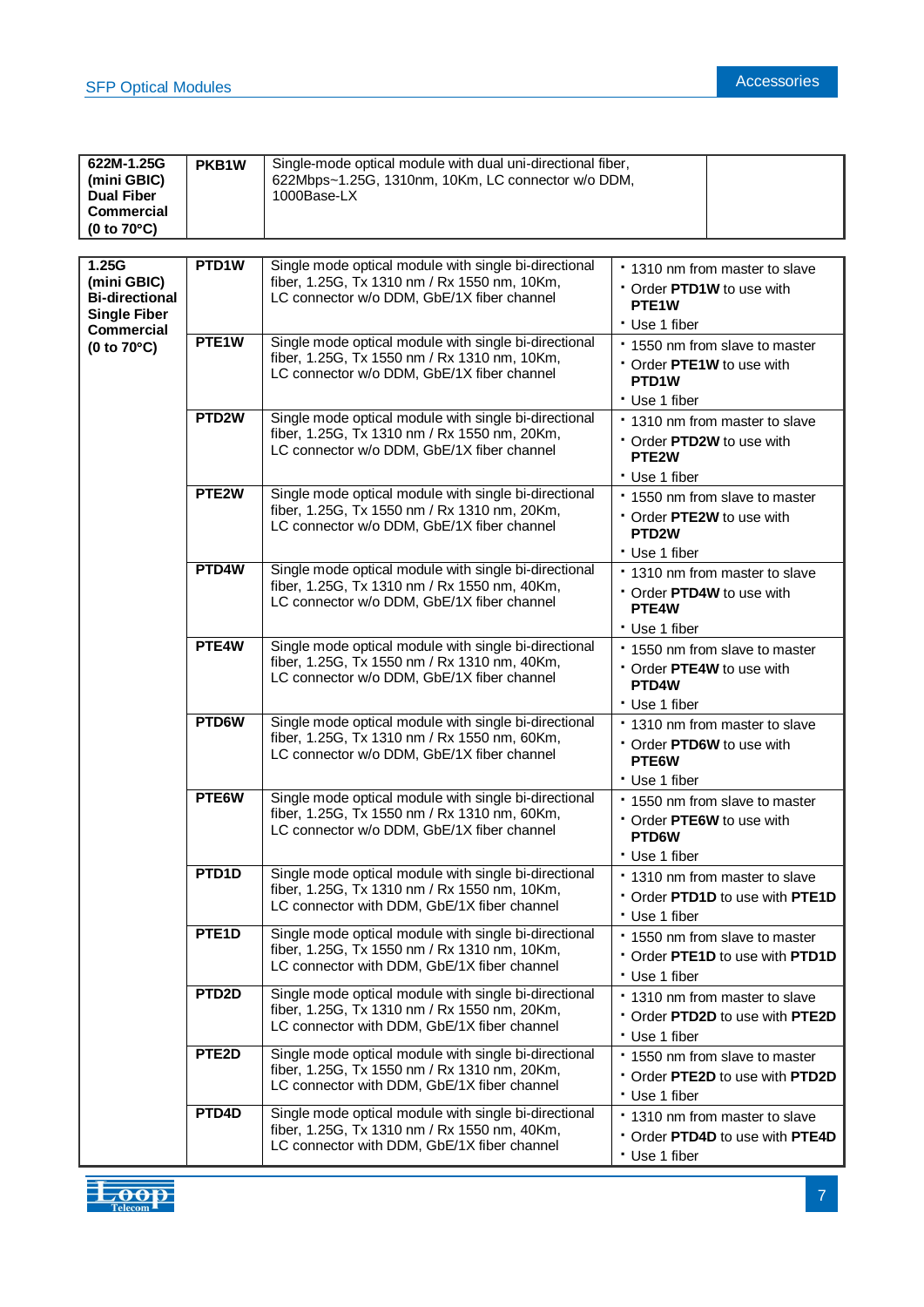|                                                                 | PTE4D                     | Single mode optical module with single bi-directional<br>fiber, 1.25G, Tx 1550 nm / Rx 1310 nm, 40Km,<br>LC connector with DDM, GbE/1X fiber channel  | * 1550 nm from slave to master<br>Order PTE4D to use with PTD4D<br>* Use 1 fiber           |
|-----------------------------------------------------------------|---------------------------|-------------------------------------------------------------------------------------------------------------------------------------------------------|--------------------------------------------------------------------------------------------|
|                                                                 | PTD6D                     | Single mode optical module with single bi-directional<br>fiber, 1.25G, Tx 1310 nm / Rx 1550 nm, 60Km,<br>LC connector with DDM, GbE/1X fiber channel  | * 1310 nm from master to slave<br>Order PTD6D to use with PTE6D<br>* Use 1 fiber           |
|                                                                 | PTE6D                     | Single mode optical module with single bi-directional<br>fiber, 1.25G, Tx 1550 nm / Rx 1310 nm, 60Km,<br>LC connector with DDM, GbE/1X fiber channel  | * 1550 nm from slave to master<br>Order PTE6D to use with PTD6D<br>* Use 1 fiber           |
|                                                                 | PTQ8D                     | Single mode optical module with single bi-directional<br>fiber, 1.25G, Tx 1510 nm / Rx 1570 nm, 80Km,<br>LC connector with DDM, GbE/1X fiber channel  | * 1510 nm from master to slave<br>• Order PTQ8D to use with<br>PTR8D<br>* Use 1 fiber      |
|                                                                 | PTR8D                     | Single mode optical module with single bi-directional<br>fiber, 1.25G, Tx 1570 nm / Rx 1510 nm, 80Km,<br>LC connector with DDM, GbE/1X fiber channel  | * 1570 nm from slave to master<br>Order PTR8D to use with<br>PTQ8D<br>* Use 1 fiber        |
|                                                                 | <b>PTQXD</b>              | Single mode optical module with single bi-directional<br>fiber, 1.25G, Tx 1510 nm / Rx 1590 nm, 160Km,<br>LC connector with DDM, GbE/1X fiber channel | * 1510 nm from master to slave<br>Order PTQXD to use with<br><b>PTRXD</b><br>* Use 1 fiber |
|                                                                 | <b>PTRXD</b>              | Single mode optical module with single bi-directional<br>fiber, 1.25G, Tx 1590 nm / Rx 1510 nm, 160Km,<br>LC connector with DDM, GbE/1X fiber channel | * 1570 nm from slave to master<br>Order PTRXD to use with<br><b>PTQXD</b><br>* Use 1 fiber |
|                                                                 |                           |                                                                                                                                                       |                                                                                            |
| 1.25G<br>(mini GBIC)<br><b>CWDM</b>                             | DTC2D-<br><b>D55</b>      | CWDM optical module with dual uni-directional fiber,<br>1.25G, 1550nm, 20Km, LC connector with DDM,<br>GbE/1X fiber channel                           | * For CWDM SFP modules, the<br>wavelength ordering code -Dxx<br>must be specified.         |
| <b>Dual Fiber</b><br><b>Commercial</b><br>(0 to $70^{\circ}$ C) | DTC2D-<br><b>D57</b>      | CWDM optical module with dual uni-directional fiber,<br>1.25G, 1570nm, 20Km, LC connector with DDM,<br>GbE/1X fiber channel                           |                                                                                            |
|                                                                 | DTC2D-<br>D <sub>59</sub> | CWDM optical module with dual uni-directional fiber,<br>1.25G, 1590nm, 20Km, LC connector with DDM,                                                   |                                                                                            |

**NOTE:** For other special optical modules, please contact your nearest Loop sales representative.

GbE/1X fiber channel

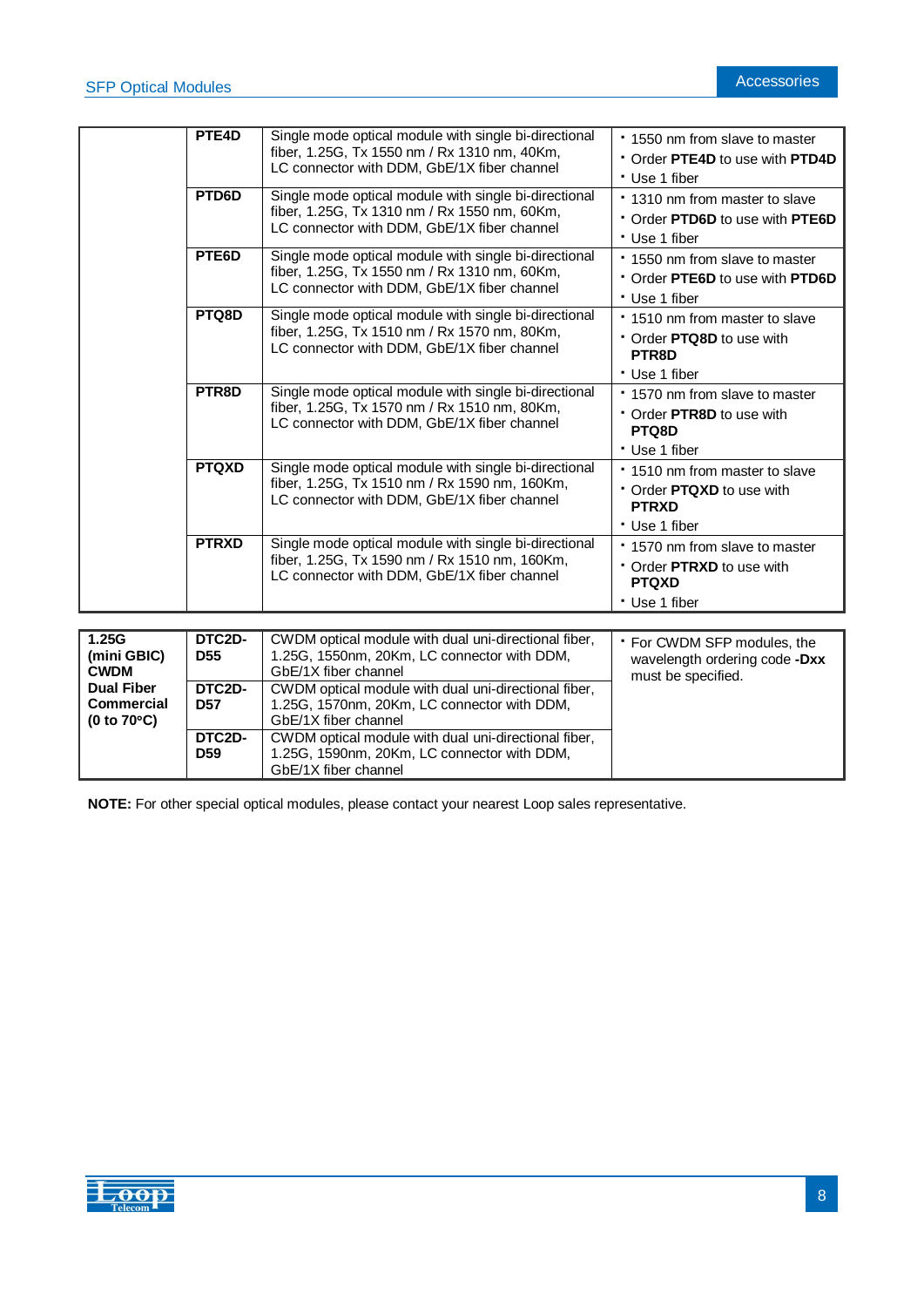# **4.2 Industrial Range (-40 to +85C)**

## **Used in Products: IP6820**

| 1.25G                                  | <b>MTPFW</b>       | multi-mode optical module with dual uni-directional fiber,                                                  | Use 2 fibers for all SFP   |
|----------------------------------------|--------------------|-------------------------------------------------------------------------------------------------------------|----------------------------|
| (mini GBIC)                            |                    | 1.25G, 850nm, 500m, LC connector w/o DDM,                                                                   | optical modules            |
| <b>Dual Fiber</b>                      |                    | 1000Base-SX                                                                                                 | · All 1.25G optical module |
| <b>Industrial</b>                      | <b>MTPFD</b>       | multi-mode optical module with dual uni-directional fiber,                                                  | downgrading to 622Mbps     |
| $(-40 \text{ to } 85^{\circ}\text{C})$ |                    | 1.25G, 850nm, 550m, LC connector with DDM,<br>1000Base-SX                                                   | data rate will be workable |
|                                        | <b>MTTTD</b>       | multi-mode optical module with dual uni-directional fiber,                                                  |                            |
|                                        |                    | 1.25G, 1310nm, 2Km, LC connector with DDM,                                                                  |                            |
|                                        |                    | 1000Base-SX+                                                                                                |                            |
|                                        | <b>MTTTW</b>       | multi-mode optical module with dual uni-directional fiber,                                                  |                            |
|                                        |                    | 1.25G, 1310nm, 2Km, LC connector w/o DDM,                                                                   |                            |
|                                        |                    | 1000Base-SX+                                                                                                |                            |
|                                        | PTT <sub>2</sub> W | single-mode optical module with dual uni-directional fiber,                                                 |                            |
|                                        |                    | 1.25G, 1310nm, 20Km, LC connector w/o DDM,                                                                  |                            |
|                                        |                    | 1000Base-LX<br>single-mode optical module with dual uni-directional fiber,                                  |                            |
|                                        | PTT <sub>4</sub> W | 1.25G, 1310nm, 40Km, LC connector w/o DDM,                                                                  |                            |
|                                        |                    | 1000Base-LHX                                                                                                |                            |
|                                        | PTL5W              | single-mode optical module with dual uni-directional fiber,                                                 |                            |
|                                        |                    | 1.25G, 1550nm, 50Km, LC connector w/o DDM,                                                                  |                            |
|                                        |                    | 1000Base-XD                                                                                                 |                            |
|                                        | PTL6W              | single-mode optical module with dual uni-directional fiber,                                                 |                            |
|                                        |                    | 1.25G, 1550nm, 60Km, LC connector w/o DDM,                                                                  |                            |
|                                        |                    | 1000Base-XD                                                                                                 |                            |
|                                        | PTL8W              | single-mode optical module with dual uni-directional fiber,<br>1.25G, 1550nm, 80Km, LC connector w/o DDM,   |                            |
|                                        |                    | 1000Base-ZX                                                                                                 |                            |
|                                        | <b>PTLVW</b>       | single-mode optical module with dual uni-directional fiber,                                                 |                            |
|                                        |                    | 1.25G, 1550nm, 110Km, LC connector w/o DDM,                                                                 |                            |
|                                        |                    | 1000Base-APD                                                                                                |                            |
|                                        | <b>PTLXW</b>       | single-mode optical module with dual uni-directional fiber,                                                 |                            |
|                                        |                    | 1.25G, 1550nm, 120Km, LC connector w/o DDM,                                                                 |                            |
|                                        |                    | 1000Base-APD                                                                                                |                            |
|                                        | PTT <sub>1</sub> D | single-mode optical module with dual uni-directional fiber,                                                 |                            |
|                                        |                    | 1.25G, 1310nm, 10Km, LC connector with DDM,<br>1000Base-LX                                                  |                            |
|                                        | PTT <sub>2</sub> D | single-mode optical module with dual uni-directional fiber,                                                 |                            |
|                                        |                    | 1.25G, 1310nm, 20Km, LC connector with DDM,                                                                 |                            |
|                                        |                    | 1000Base-LHX                                                                                                |                            |
|                                        | PTT <sub>3</sub> D | single-mode optical module with dual uni-directional fiber,                                                 |                            |
|                                        |                    | 1.25G, 1310nm, 30Km, LC connector with DDM,                                                                 |                            |
|                                        |                    | 1000Base-LHX                                                                                                |                            |
|                                        | PTT4D              | single-mode optical module with dual uni-directional fiber,                                                 |                            |
|                                        |                    | 1.25G, 1310nm, 40Km, LC connector with DDM,<br>1000Base-LHX                                                 |                            |
|                                        | PTL5D              | single-mode optical module with dual uni-directional fiber,                                                 |                            |
|                                        |                    | 1.25G, 1550nm, 50Km, LC connector with DDM,                                                                 |                            |
|                                        |                    | 1000Base-XD                                                                                                 |                            |
|                                        | PTL6D              | single-mode optical module with dual uni-directional fiber,                                                 |                            |
|                                        |                    | 1.25G, 1550nm, 60Km, LC connector with DDM,                                                                 |                            |
|                                        |                    | 1000Base-XD                                                                                                 |                            |
|                                        | PTL8D              | single-mode optical module with dual uni-directional fiber,                                                 |                            |
|                                        |                    | 1.25G, 1550nm, 80Km, LC connector with DDM,                                                                 |                            |
|                                        |                    | 1000Base-ZX                                                                                                 |                            |
|                                        | <b>PTLXD</b>       | single-mode optical module with dual uni-directional fiber,<br>1.25G, 1550nm, 120Km, LC connector with DDM, |                            |
|                                        |                    | 1000Base-APD                                                                                                |                            |
|                                        |                    |                                                                                                             |                            |
|                                        |                    |                                                                                                             |                            |
|                                        |                    |                                                                                                             |                            |

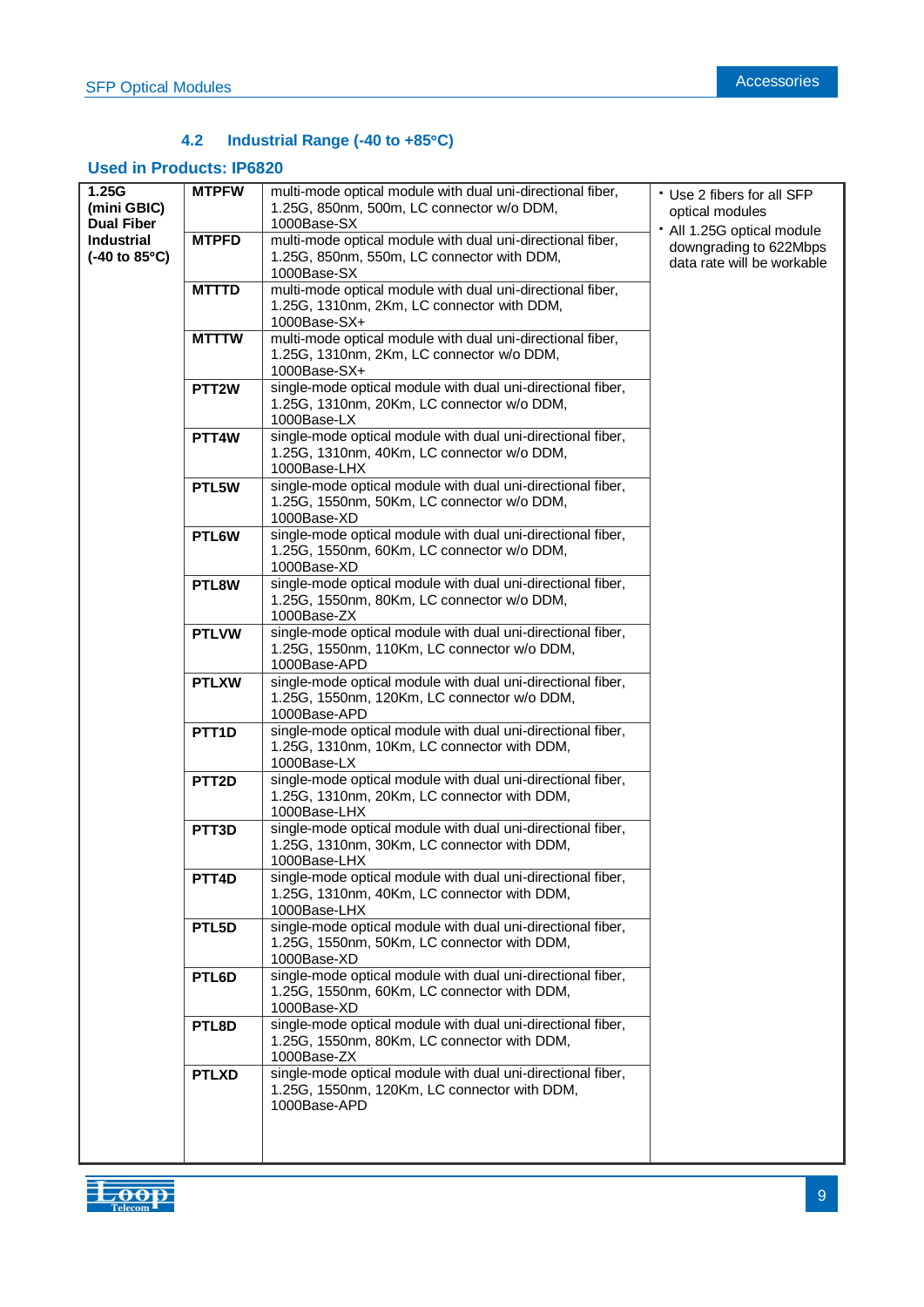| 622M-1.25G<br>(mini GBIC)<br><b>Dual Fiber</b><br><b>Industrial</b><br>$(-40 \text{ to } 85^{\circ}\text{C})$ | PTT <sub>1</sub> W | single-mode optical module with dual uni-directional fiber,<br>622M~1.25G, 1310nm, 10Km, LC connector w/o DDM,<br>1000Bse-LX                         |                                                                                                    |
|---------------------------------------------------------------------------------------------------------------|--------------------|------------------------------------------------------------------------------------------------------------------------------------------------------|----------------------------------------------------------------------------------------------------|
|                                                                                                               |                    |                                                                                                                                                      |                                                                                                    |
| 1.25G<br>(mini GBIC)<br><b>Bi-directiona</b><br>I Single<br><b>Fiber</b>                                      | PTF1W              | Single mode optical module with single bi-directional<br>fiber, 1.25G, Tx 1310 nm / Rx 1550 nm, 10Km,<br>LC connector w/o DDM, GbE/1X fiber channel  | * 1310 nm from master to slave<br>Order PTF1W to use with<br>PTG1W<br>* Use 1 fiber                |
| <b>Industrial</b><br>$(-40 \text{ to } 85^{\circ}\text{C})$                                                   | PTG1W              | Single mode optical module with single bi-directional<br>fiber, 1.25G, Tx 1550 nm / Rx 1310 nm, 10Km,<br>LC connector w/o DDM, GbE/1X fiber channel  | * 1550 nm from slave to master<br>• Order PTG1W to use with<br>PTF <sub>1</sub> W<br>* Use 1 fiber |
|                                                                                                               | PTF <sub>2</sub> W | Single mode optical module with single bi-directional<br>fiber, 1.25G, Tx 1310 nm / Rx 1550 nm, 20Km,<br>LC connector w/o DDM, GbE/1X fiber channel  | * 1310 nm from master to slave<br>Order PTF2W to use with<br>PTG2W<br>* Use 1 fiber                |
|                                                                                                               | PTG2W              | Single mode optical module with single bi-directional<br>fiber, 1.25G, Tx 1550 nm / Rx 1310 nm, 20Km,<br>LC connector w/o DDM, GbE/1X fiber channel  | * 1550 nm from slave to master<br>• Order PTG2W to use with<br>PTF <sub>2</sub> W<br>* Use 1 fiber |
|                                                                                                               | PTF4W              | Single mode optical module with single bi-directional<br>fiber, 1.25G, Tx 1310 nm / Rx 1550 nm, 40Km,<br>LC connector w/o DDM, GbE/1X fiber channel  | . 1310 nm from master to slave<br>* Order PTF4W to use with<br>PTG4W<br>* Use 1 fiber              |
|                                                                                                               | PTG4W              | Single mode optical module with single bi-directional<br>fiber, 1.25G, Tx 1550 nm / Rx 1310 nm, 40Km,<br>LC connector w/o DDM, GbE/1X fiber channel  | * 1550 nm from slave to master<br>Order PTG4W to use with<br>PTF4W<br>* Use 1 fiber                |
|                                                                                                               | PTF6W              | Single mode optical module with single bi-directional<br>fiber, 1.25G, Tx 1310 nm / Rx 1550 nm, 60Km,<br>LC connector w/o DDM, GbE/1X fiber channel  | . 1310 nm from master to slave<br>Order PTF6W to use with<br>PTG6W<br>* Use 1 fiber                |
|                                                                                                               | PTG6W              | Single mode optical module with single bi-directional<br>fiber, 1.25G, Tx 1550 nm / Rx 1310 nm, 60Km,<br>LC connector w/o DDM, GbE/1X fiber channel  | * 1550 nm from slave to master<br>Order PTG6W to use with<br>PTF6W<br>* Use 1 fiber                |
|                                                                                                               | PTF <sub>1</sub> D | Single mode optical module with single bi-directional<br>fiber, 1.25G, Tx 1310 nm / Rx 1550 nm, 10Km,<br>LC connector with DDM, GbE/1X fiber channel | * 1310 nm from master to slave<br>Order PTF1D to use with PTG1D<br>* Use 1 fiber                   |
|                                                                                                               | PTG1D              | Single mode optical module with single bi-directional<br>fiber, 1.25G, Tx 1550 nm / Rx 1310 nm, 10Km,<br>LC connector with DDM, GbE/1X fiber channel | * 1550 nm from slave to master<br>Order PTG1D to use with PTF1D<br>* Use 1 fiber                   |
|                                                                                                               | PTF <sub>2</sub> D | Single mode optical module with single bi-directional<br>fiber, 1.25G, Tx 1310 nm / Rx 1550 nm, 20Km,<br>LC connector with DDM, GbE/1X fiber channel | * 1310 nm from master to slave<br>Order PTF2D to use with PTG2D<br>* Use 1 fiber                   |
|                                                                                                               | PTG2D              | Single mode optical module with single bi-directional<br>fiber, 1.25G, Tx 1550 nm / Rx 1310 nm, 20Km,<br>LC connector with DDM, GbE/1X fiber channel | * 1550 nm from slave to master<br>Order PTG2D to use with PTF2D<br>* Use 1 fiber                   |
|                                                                                                               | PTF4D              | Single mode optical module with single bi-directional<br>fiber, 1.25G, Tx 1310 nm / Rx 1550 nm, 40Km,<br>LC connector with DDM, GbE/1X fiber channel | . 1310 nm from master to slave<br>Order PTF4D to use with PTG4D<br>* Use 1 fiber                   |

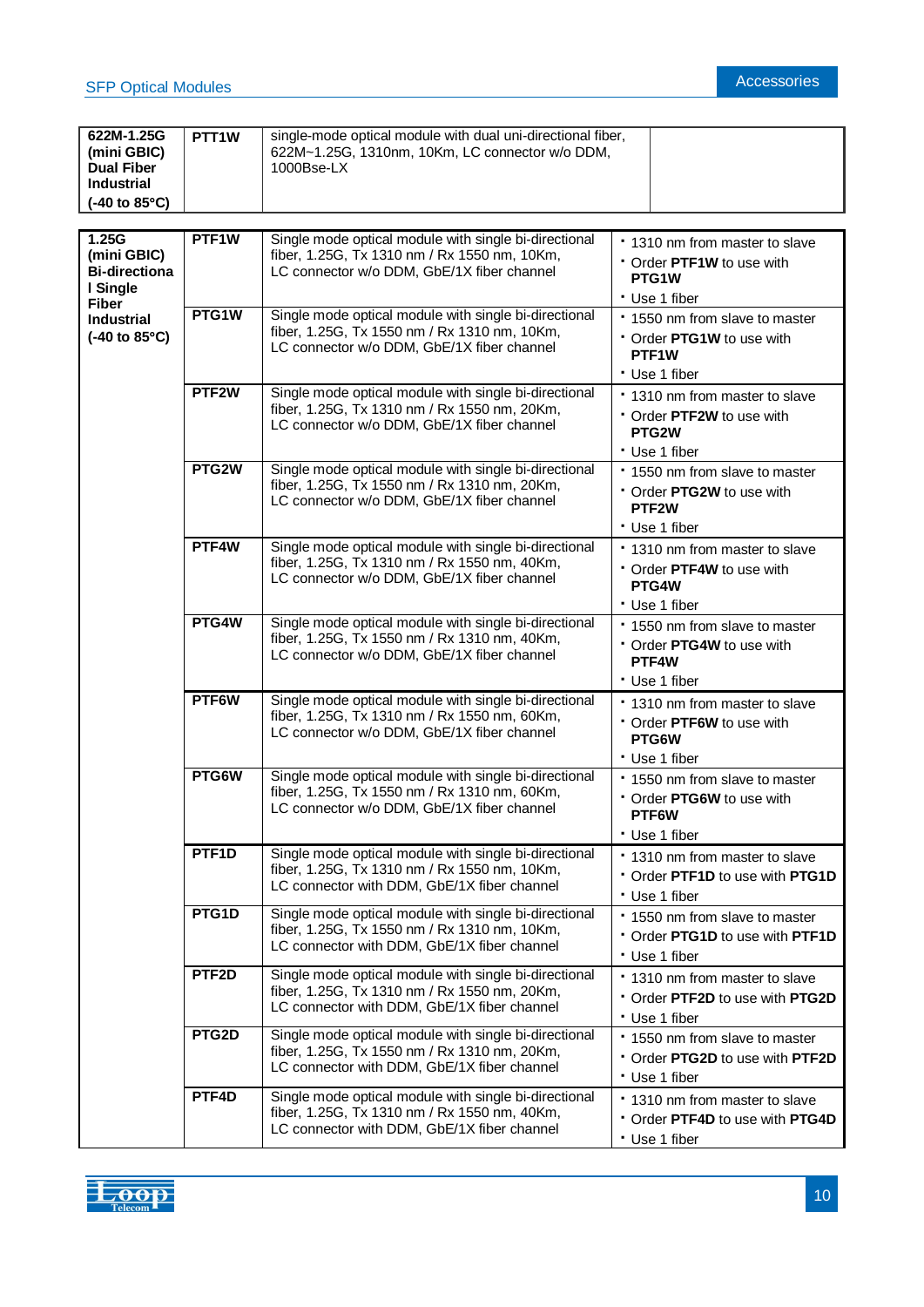| PTG4D | Single mode optical module with single bi-directional<br>fiber, 1.25G, Tx 1550 nm / Rx 1310 nm, 40Km,<br>LC connector with DDM, GbE/1X fiber channel | *1550 nm from slave to master<br>• Order PTG4D to use with PTF4D<br>* Use 1 fiber  |
|-------|------------------------------------------------------------------------------------------------------------------------------------------------------|------------------------------------------------------------------------------------|
| PTF6D | Single mode optical module with single bi-directional<br>fiber, 1.25G, Tx 1310 nm / Rx 1550 nm, 60Km,<br>LC connector with DDM, GbE/1X fiber channel | * 1310 nm from master to slave<br>• Order PTF6D to use with PTG6D<br>• Use 1 fiber |
| PTG6D | Single mode optical module with single bi-directional<br>fiber, 1.25G, Tx 1550 nm / Rx 1310 nm, 60Km,<br>LC connector with DDM, GbE/1X fiber channel | * 1550 nm from slave to master<br>• Order PTG6D to use with PTF6D<br>• Use 1 fiber |

**NOTE:** For other special optical modules, please contact your nearest Loop sales representative

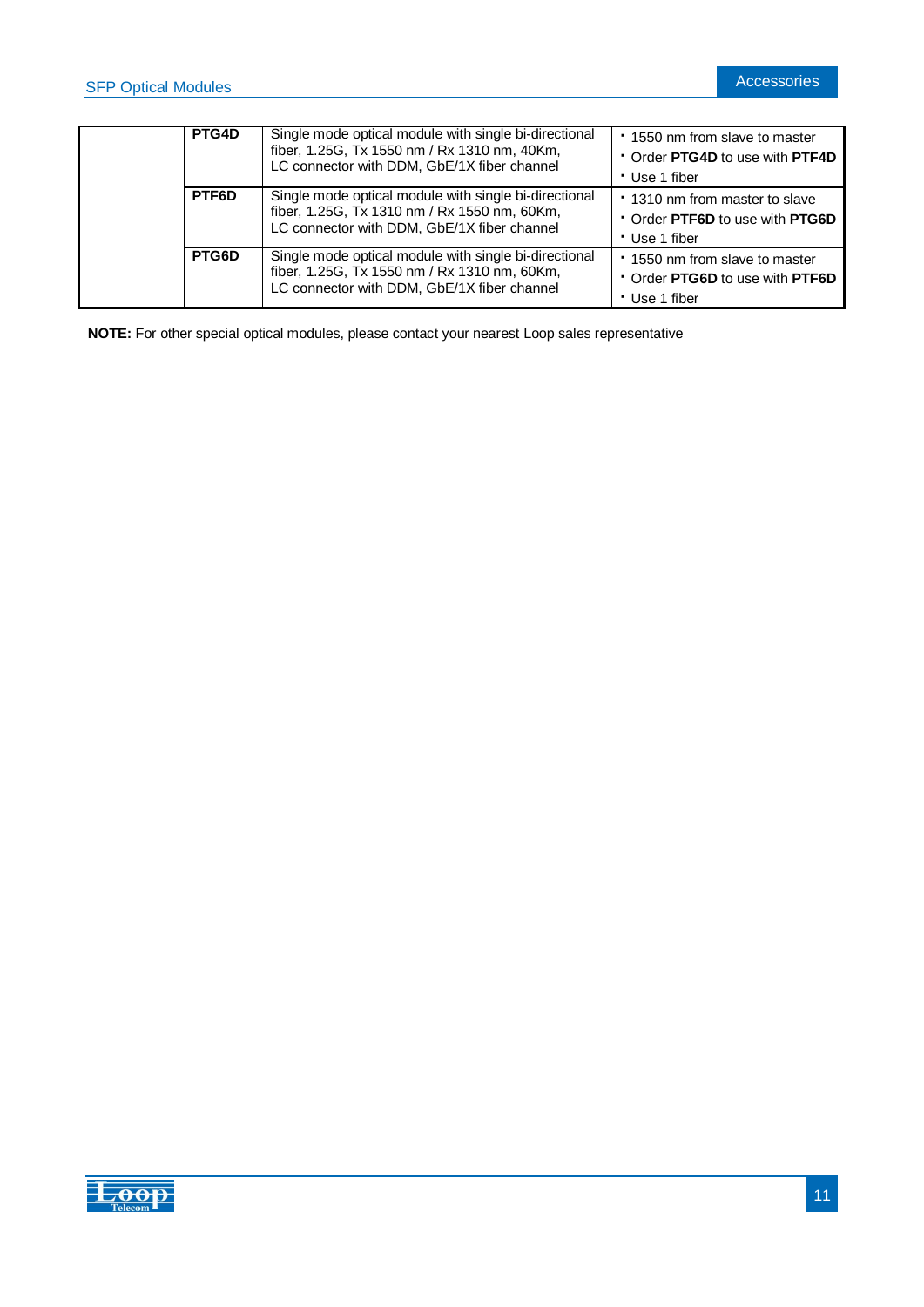# **5 155 to 622M Ordering Info**

# **5.1 Commercial Range (0 to 70C)**

# **Used in Products: O9400S, O9400R, O9500R, O9550\*, V4150, STM1/4 card for O9400R/O9500R**

#### **\*Future Option**

| 622M~1.25G            | PKB1W         | Single mode optical module with dual uni-directional | * Use 2 fibers for all SFP optical |
|-----------------------|---------------|------------------------------------------------------|------------------------------------|
| mini GBIC             |               | fiber, 622Mbps~1.25G, 1310nm, 10Km, LC connector     | modules                            |
| <b>Dual Fiber</b>     |               | w/o DDM, S-4.1/IR1/1000Base-LX                       |                                    |
| <b>Commercial</b>     |               |                                                      |                                    |
|                       |               |                                                      |                                    |
| (0 to $70^{\circ}$ C) |               |                                                      |                                    |
| 622Mbps               | <b>PCCXW</b>  | Single mode optical module with dual uni-directional |                                    |
| mini GBIC             |               | fiber, 622Mbps, 1550nm, 120Km, LC connector w/o      |                                    |
| <b>Dual Fiber</b>     |               | DDM, L-4.2 extended distance                         |                                    |
|                       |               |                                                      |                                    |
| <b>Commercial</b>     | <b>PCCYW</b>  | Single mode optical module with dual uni-directional |                                    |
| (0 to $70^{\circ}$ C) |               | fiber, 622Mbps, 1550nm, 200Km, LC connector w/o      |                                    |
|                       |               | <b>DDM</b>                                           |                                    |
|                       | <b>PCCRD</b>  | Single mode optical module with dual uni-directional |                                    |
|                       |               | fiber, 622Mbps, 1550nm, 160Km, LC connector with     |                                    |
|                       |               |                                                      |                                    |
|                       |               | DDM, L-4.2 extended distance                         |                                    |
|                       | <b>PCCYD</b>  | Single mode optical module with dual uni-directional |                                    |
|                       |               | fiber, 622Mbps, 1550nm, 200Km, LC connector with     |                                    |
|                       |               | DDM, L-4.2 extended distance                         |                                    |
| 155~622Mbp            | PJB2W         | Single mode optical module with dual uni-directional |                                    |
|                       |               |                                                      |                                    |
| s                     |               | fiber, 155~622Mbps, 1310nm, 20Km, LC connector       |                                    |
| mini GBIC             |               | w/o DDM, S-4.1/IR1                                   |                                    |
| <b>Dual Fiber</b>     | PJB4W         | Single mode optical module with dual uni-directional |                                    |
| <b>Commercial</b>     |               | fiber, 155~622Mbps, 1310nm, 40Km, LC connector       |                                    |
| (0 to $70^{\circ}$ C) |               | w/o DDM, L-4.1/LR1                                   |                                    |
|                       | PJB5W         | Single mode optical module with dual uni-directional |                                    |
|                       |               |                                                      |                                    |
|                       |               | fiber, 155~622Mbps, 1310nm, 50Km, LC connector       |                                    |
|                       |               | w/o DDM, L-4.1/LR1                                   |                                    |
|                       | PJC8W         | Single mode optical module with dual uni-directional |                                    |
|                       |               | fiber, 155~622Mbps, 1550nm, 80Km, LC connector       |                                    |
|                       |               | w/o DDM, S-4.2/LR2                                   |                                    |
|                       | PJB2D         | Single mode optical module with dual uni-directional |                                    |
|                       |               |                                                      |                                    |
|                       |               | fiber, 155~622Mbps, 1310nm, 15~20Km, LC              |                                    |
|                       |               | connector with DDM, S-4.1/IR1                        |                                    |
|                       | PJB4D         | Single mode optical module with dual uni-directional |                                    |
|                       |               | fiber, 155~622Mbps, 1310nm, 40Km, LC connector       |                                    |
|                       |               | with DDM, L-4.1/LR1                                  |                                    |
|                       | PJB5D         | Single mode optical module with dual uni-directional |                                    |
|                       |               |                                                      |                                    |
|                       |               | fiber, 155~622Mbps, 1310nm, 50Km, LC connector       |                                    |
|                       |               | with DDM, L-4.1/LR1                                  |                                    |
|                       | PJC8D         | Single mode optical module with dual uni-directional |                                    |
|                       |               | fiber, 155~622Mbps, 1550nm, 80Km, LC connector       |                                    |
|                       |               | with DDM, L-4.2/LR2                                  |                                    |
|                       | <b>PJCVD</b>  | Single mode optical module with dual uni-directional |                                    |
|                       |               |                                                      |                                    |
|                       |               | fiber, 155~622Mbps, 1550nm, 110Km, LC connector      |                                    |
|                       |               | with DDM, L-4.2/LR2                                  |                                    |
|                       | <b>PJCXD</b>  | Single mode optical module with dual uni-directional |                                    |
|                       |               | fiber, 155~622Mbps, 1550nm, 120Km, LC connector      |                                    |
|                       |               | with DDM, L-4.2 extended distance                    |                                    |
|                       |               |                                                      |                                    |
|                       |               |                                                      |                                    |
| 622M                  | DCC8D-        | CWDM mode optical module with dual uni-directional   | * Use 2 fibers for all SFP optical |
| <b>CWDM</b>           | <b>D55</b>    | fiber, 622Mbps, 1550nm, 80Km, LC connector with      | modules                            |
| <b>Dual Fiber</b>     |               | <b>DDM</b>                                           | * For CWDM SFP modules, the        |
| Commercial            |               |                                                      |                                    |
| (0 to 70°C)           | <b>DCCXD-</b> | CWDM mode optical module with dual uni-directional   | wavelength ordering code -Dxx      |
|                       | <b>D55</b>    | fiber, 622Mbps, 1550nm, 120Km, LC connector with     | must be specified.                 |
|                       |               |                                                      |                                    |
|                       |               | <b>DDM</b>                                           |                                    |

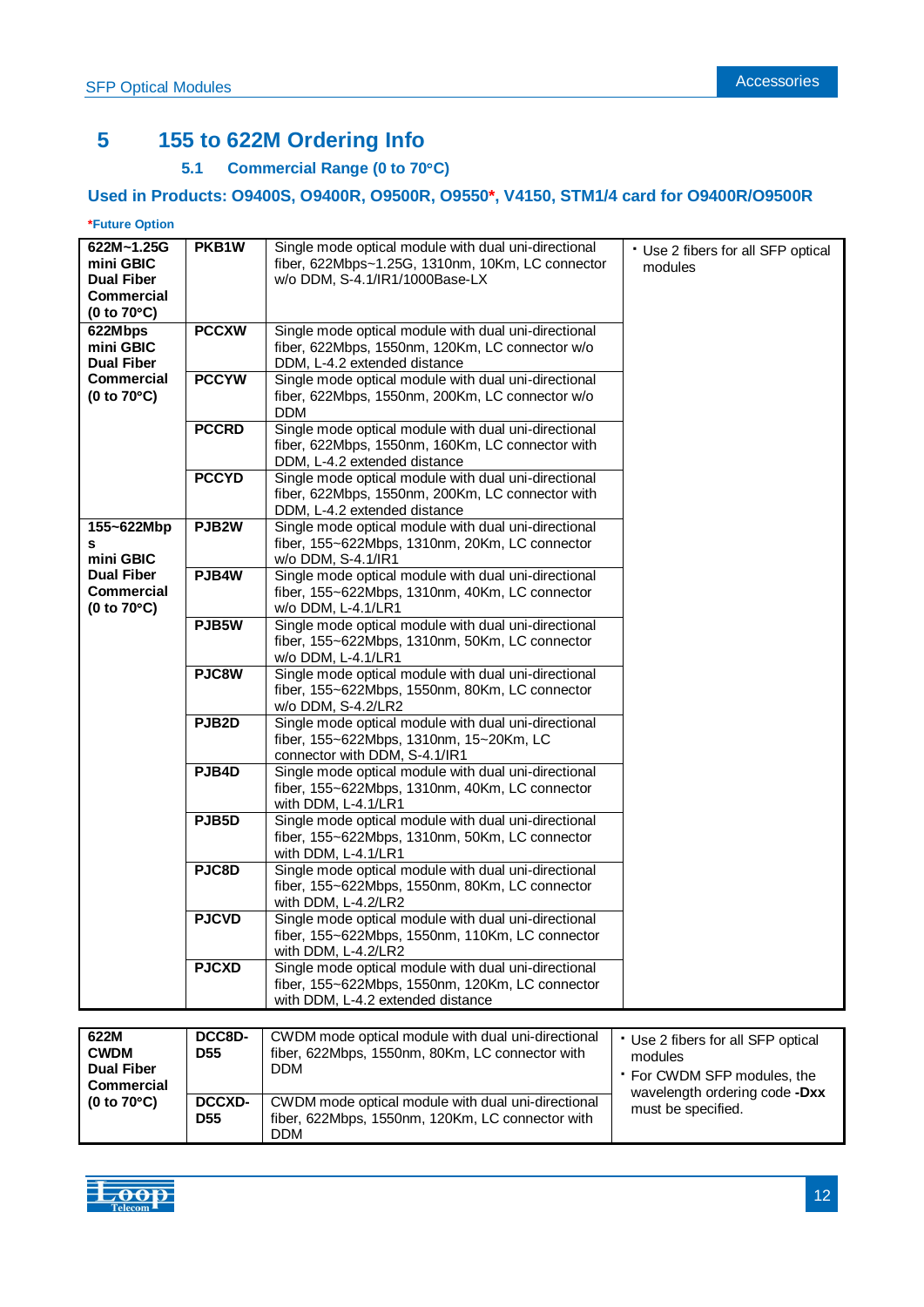| 622Mbps<br><b>Bi-directional</b><br><b>Single Fiber</b><br><b>Commercial</b>         | PCQ8W              | Single mode optical module with single bi-directional<br>fiber, 622Mbps, Tx 1510 nm / Rx 1570 nm, 80Km,<br>LC connector w/o DDM                    | * 1510 nm from master to slave<br>• Order <b>PCQ8W</b> to use with<br>PCR8W                        |
|--------------------------------------------------------------------------------------|--------------------|----------------------------------------------------------------------------------------------------------------------------------------------------|----------------------------------------------------------------------------------------------------|
|                                                                                      |                    |                                                                                                                                                    | * Use 1 fiber                                                                                      |
| (0 to $70^{\circ}$ C)                                                                | PCR8W              | Single mode optical module with single bi-directional<br>fiber, 622Mbps, Tx 1570 nm / Rx 1510 nm, 80Km,<br>LC connector w/o DDM                    | * 1570 nm from slave to master<br>Order PCR8W to use with<br>PCQ8W                                 |
|                                                                                      |                    |                                                                                                                                                    | * Use 1 fiber                                                                                      |
| 155~622Mbp<br>s<br><b>Bi-directional</b><br><b>Single Fiber</b><br><b>Commercial</b> | PJD <sub>2</sub> W | Single mode optical module with single bi-directional<br>fiber, 155~622Mbps, Tx 1310 nm / Rx 1550 nm,<br>20Km,<br>LC connector w/o DDM, S-4.1/IR1  | * 1310 nm from master to slave<br>Order PJD2W to use with<br>PJE <sub>2</sub> W<br>* Use 1 fiber   |
| $(0 to 70^{\circ}C)$                                                                 | PJE2W              | Single mode optical module with single bi-directional<br>fiber, 155~622Mbps, Tx 1550 nm / Rx 1310 nm,<br>20Km,<br>LC connector w/o DDM, S-4.2/IR2  | * 1550 nm from slave to master<br>* Order PJE2W to use with<br>PJD <sub>2</sub> W<br>* Use 1 fiber |
|                                                                                      | PJD4W              | Single mode optical module with single bi-directional<br>fiber, 155~622Mbps, Tx 1310 nm / Rx 1550 nm,<br>40Km,<br>LC connector w/o DDM, S-4.1/IR1  | * 1310 nm from master to slave<br>* Order PJD4W to use with<br>PJE4W<br>* Use 1 fiber              |
|                                                                                      | PJE4W              | Single mode optical module with single bi-directional<br>fiber, 155~622Mbps, Tx 1550 nm / Rx 1310 nm,<br>40Km,<br>LC connector w/o DDM, S-4.2/IR2  | * 1550 nm from slave to master<br>• Order PJE4W to use with<br>PJD4W<br>* Use 1 fiber              |
|                                                                                      | PJD6W              | Single mode optical module with single bi-directional<br>fiber, 155~622Mbps, Tx 1490 nm / Rx 1550 nm,<br>60Km,<br>LC connector w/o DDM, L-4.1/LR1  | * 1310 nm from master to slave<br>• Order PJD6W to use with<br>PJE6W<br>* Use 1 fiber              |
|                                                                                      | PJE6W              | Single mode optical module with single bi-directional<br>fiber, 155~622Mbps, Tx 1550 nm / Rx 1490 nm,<br>60Km,<br>LC connector w/o DDM, L-4.2/LR2  | * 1550 nm from slave to master<br>* Order PJE6W to use with<br>PJD6W<br>* Use 1 fiber              |
|                                                                                      | PJD <sub>2</sub> D | Single mode optical module with single bi-directional<br>fiber, 155~622Mbps, Tx 1310 nm / Rx 1550 nm,<br>20Km,<br>LC connector with DDM, S-4.1/IR1 | * 1310 nm from master to slave<br>Order PJD2D to use with PJE2D<br>* Use 1 fiber                   |
|                                                                                      | PJE2D              | Single mode optical module with single bi-directional<br>fiber, 155~622Mbps, Tx 1550 nm / Rx 1310 nm,<br>20Km,<br>LC connector with DDM, S-4.2/IR2 | 1550 nm from slave to master<br>Order PJE2D to use with PJD2D<br>* Use 1 fiber                     |
|                                                                                      | PJD <sub>4</sub> D | Single mode optical module with single bi-directional<br>fiber, 155~622Mbps, Tx 1310 nm / Rx 1550 nm,<br>40Km,<br>LC connector with DDM, S-4.1/IR1 | . 1310 nm from master to slave<br>Order PJD4D to use with PJE4D<br>* Use 1 fiber                   |
|                                                                                      | PJE4D              | Single mode optical module with single bi-directional<br>fiber, 155~622Mbps, Tx 1550 nm / Rx 1310 nm,<br>40Km,<br>LC connector with DDM, S-4.2/IR2 | * 1550 nm from slave to master<br>* Order PJE4D to use with PJD4D<br>* Use 1 fiber                 |
|                                                                                      | PJD6D              | Single mode optical module with single bi-directional<br>fiber, 155~622Mbps, Tx 1310 nm / Rx 1550 nm,<br>60Km,<br>LC connector with DDM, L-4.1/LR1 | . 1310 nm from master to slave<br>Order PJD6D to use with PJE6D<br>* Use 1 fiber                   |
|                                                                                      | <b>PJE6D</b>       | Single mode optical module with single bi-directional<br>fiber, 155~622Mbps, Tx 1550 nm / Rx 1310 nm,<br>60Km,<br>LC connector with DDM, L-4.2/LR2 | * 1550 nm from slave to master<br>Order PJE6D to use with PJD6D<br>* Use 1 fiber                   |

**NOTE:** For other special optical modules, please contact your nearest Loop sales representative.

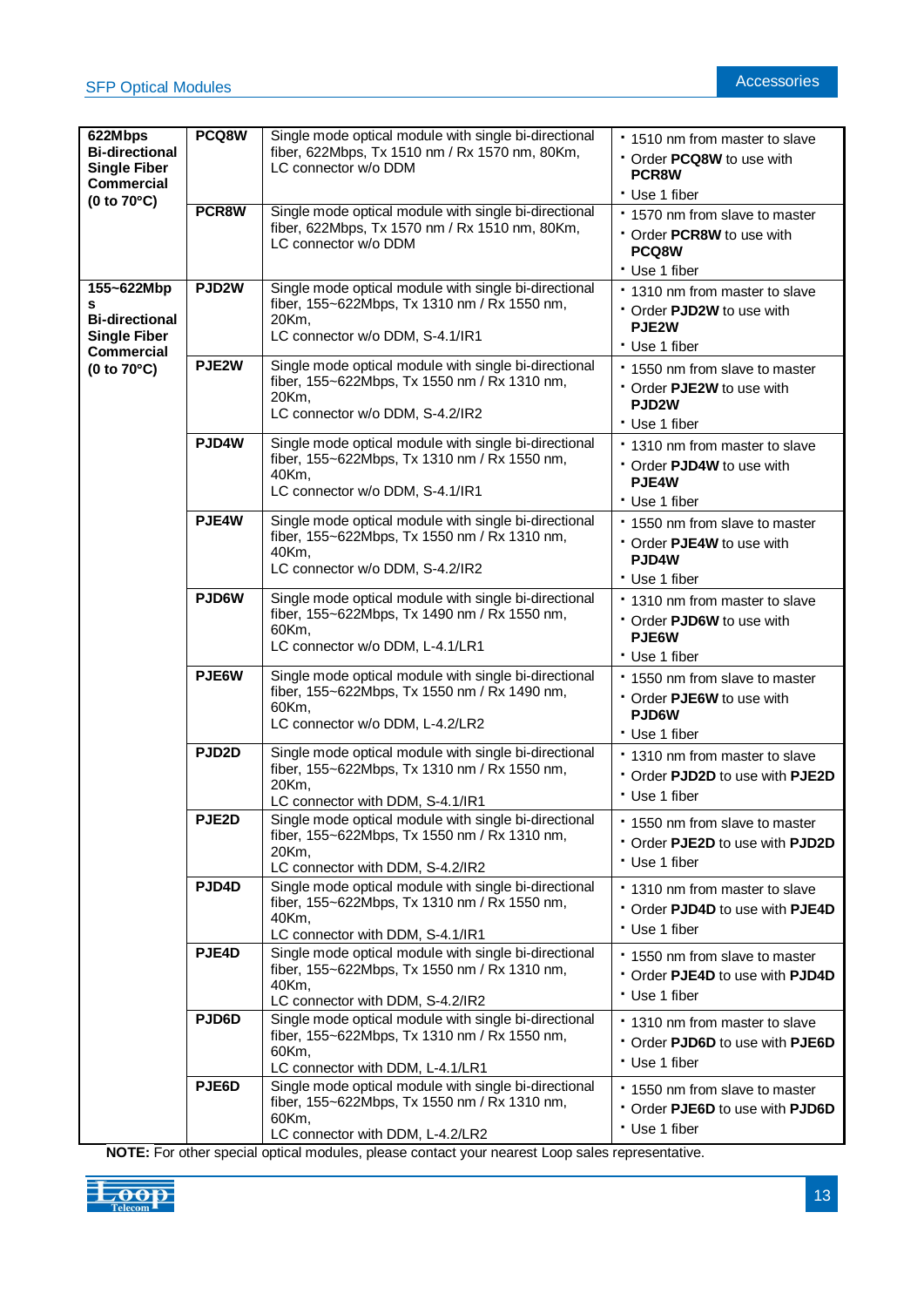# **5.2 Industrial Range (-40 to +85C)**

| 155~622Mbps<br>  (mini GBIC)                    | PJT <sub>2</sub> D | Single mode optical module with dual uni-directional fiber, 155~622Mbps,<br>1310nm, 20Km, LC connector with DDM, S-4.1/IR1 |
|-------------------------------------------------|--------------------|----------------------------------------------------------------------------------------------------------------------------|
| Dual Fiber<br>l Industrial<br>I (-40 to +85°C). | PJT5D              | Single mode optical module with dual uni-directional fiber, 155~622Mbps,<br>1310nm, 50Km, LC connector with DDM, L4.1/LR1  |

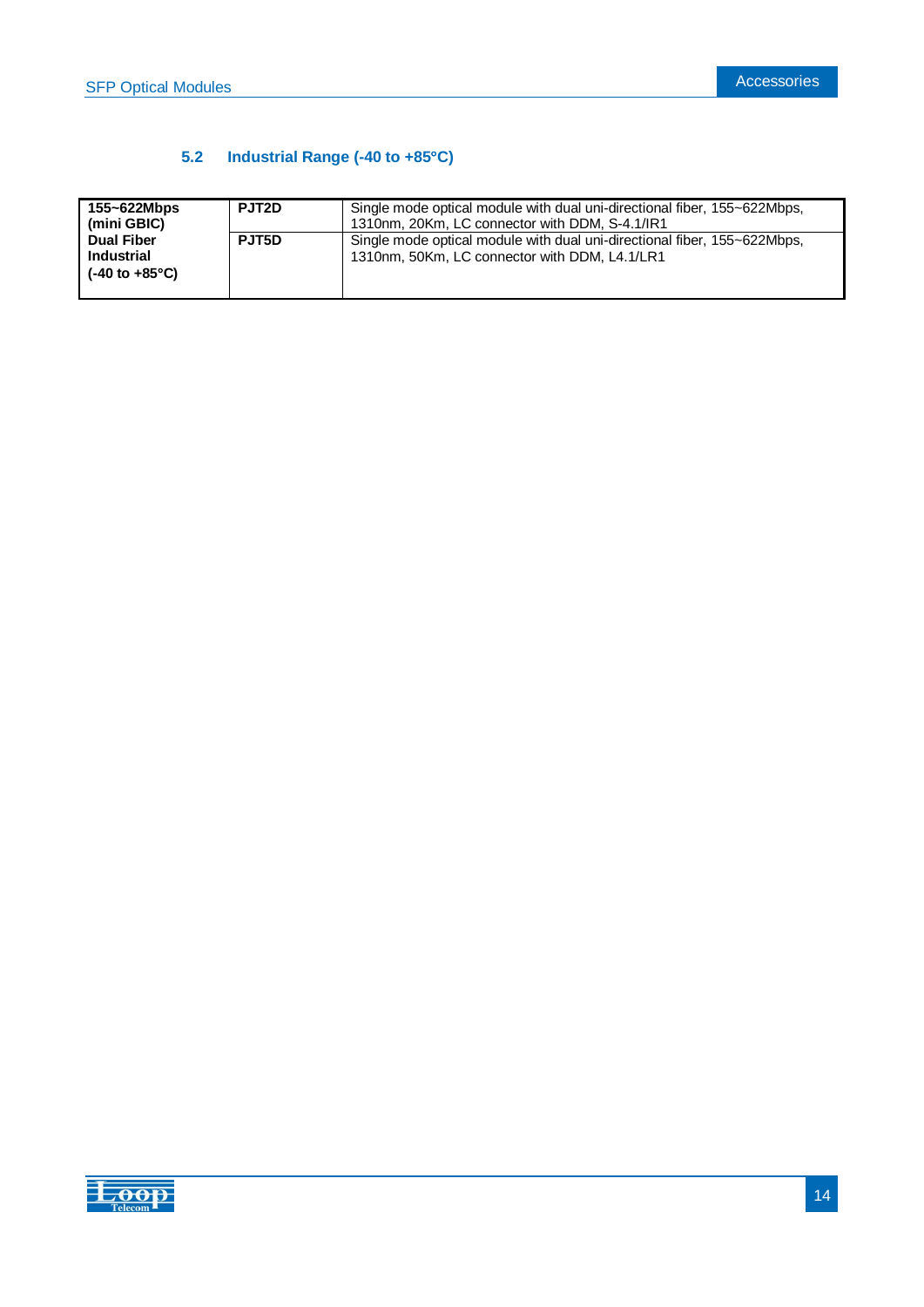# **6 155M/125M Ordering Info**

### **6.1 Commercial Range (0 to 70C)**

### **Used in Products: IP6416, IP6700, IP6763, IP6702, IP6810, O9100S, O9150, O9330, O9400S,**

### **O9400R, O9500R, O9550, O9610, V4150, 7FOM card for O9400R/O9500R, IP6510-LN, IP6510\***

#### **\*Future Option**

| SFP.                             | <b>MHATW</b>       | Multi mode optical module with dual uni-directional  | * Use 2 fibers for all SFP optical |
|----------------------------------|--------------------|------------------------------------------------------|------------------------------------|
| 155/125                          |                    | fiber, 155/125Mbps, 850nm, 2Km, LC connector w/o     | modules                            |
| <b>Mbps</b>                      |                    | DDM, Fast Ethernet and compliant with ITU G.957      |                                    |
| (mini GBIC)                      | <b>MHBTW</b>       | Multi mode optical module with dual uni-directional  |                                    |
| <b>Dual Fiber</b>                |                    | fiber, 155/125Mbps, 1310nm, 2Km, LC connector w/o    |                                    |
| <b>Commercial</b>                |                    | DDM, Fast Ethernet and compliant with ITU G.957      |                                    |
| $(0 to 70^{\circ}C)$             | PHB <sub>3</sub> W | Single mode optical module with dual uni-directional |                                    |
|                                  |                    | fiber, 155/125Mbps, 1310nm, 30Km, LC connector       |                                    |
|                                  |                    | w/o DDM, S-1.1/IR1/Fast Ethernet                     |                                    |
|                                  | PHB5W              | Single mode optical module with dual uni-directional |                                    |
|                                  |                    | fiber, 155/125Mbps, 1310nm, 50Km, LC connector       |                                    |
|                                  |                    |                                                      |                                    |
|                                  |                    | w/o DDM, L-1.1/LR1/Fast Ethernet                     |                                    |
|                                  | <b>PHCUW</b>       | Single mode optical module with dual uni-directional |                                    |
|                                  |                    | fiber, 155/125Mbps, 1550nm, 100Km, LC connector      |                                    |
|                                  |                    | w/o DDM, L-1.2/LR2/Fast Ethernet                     |                                    |
|                                  | <b>PHCXW</b>       | Single mode optical module with dual uni-directional |                                    |
|                                  |                    | fiber, 155/125Mbps, 1550nm, 120Km, LC connector      |                                    |
|                                  |                    | w/o DDM, L-1.2 extended distance                     |                                    |
|                                  | <b>PHCZW</b>       | Single mode optical module with dual uni-directional |                                    |
|                                  |                    | fiber, 155/125Mbps, 1550nm, 240Km, LC connector      |                                    |
|                                  |                    | w/o DDM, SONET OC-3 / SDH/STM-1                      |                                    |
|                                  | PHB <sub>3</sub> D | Single mode optical module with dual uni-directional |                                    |
|                                  |                    | fiber, 155/125Mbps, 1310nm, 30Km, LC connector       |                                    |
|                                  |                    |                                                      |                                    |
|                                  |                    | with DDM, S-1.1/IR1/Fast Ethernet                    |                                    |
|                                  | PHB <sub>5</sub> D | Single mode optical module with dual uni-directional |                                    |
|                                  |                    | fiber, 155/125Mbps, 1310nm, 50Km, LC connector       |                                    |
|                                  |                    | with DDM, L-1.1/LR1/Fast Ethernet                    |                                    |
|                                  | PHC8D              | Single mode optical module with dual uni-directional |                                    |
|                                  |                    | fiber, 155/125Mbps, 1550nm, 80Km, LC connector       |                                    |
|                                  |                    | with DDM, L-1.2/LR2                                  |                                    |
|                                  | <b>PHCUD</b>       | Single mode optical module with dual uni-directional |                                    |
|                                  |                    | fiber, 155/125Mbps, 1550nm, 100Km, LC connector      |                                    |
|                                  |                    | with DDM, L-1.2/LR2/Fast Ethernet                    |                                    |
|                                  | <b>PHCXD</b>       | Single mode optical module with dual uni-directional |                                    |
|                                  |                    | fiber, 155/125Mbps, 1550nm, 120Km, LC connector      |                                    |
|                                  |                    | with DDM, L-1.2 extended distance                    |                                    |
|                                  | <b>PHCRD</b>       | Single mode optical module with dual uni-directional |                                    |
|                                  |                    |                                                      |                                    |
|                                  |                    | fiber, 155/125Mbps, 1550nm, 160Km, LC connector      |                                    |
|                                  |                    | with DDM, L-4.2 extended distance                    |                                    |
|                                  | <b>PHCYD</b>       | Single mode optical module with dual uni-directional |                                    |
|                                  |                    | fiber, 155/125Mbps, 1550nm, 200Km, LC connector      |                                    |
|                                  |                    | with DDM, L-4.2 extended distance                    |                                    |
|                                  | <b>PHCZD</b>       | Single mode optical module with dual uni-directional |                                    |
|                                  |                    | fiber, 155/125Mbps, 1550nm, 240Km, LC connector      |                                    |
|                                  |                    | with DDM, L-4.2 extended distance                    |                                    |
|                                  |                    |                                                      |                                    |
| <b>SFP</b>                       | DHC8D-             | CWDM mode optical module with dual uni-directional   |                                    |
| 155 Mbps                         | <b>D55</b>         | fiber, 155Mbps, 1550nm, 80Km, LC connector with      | * Use 2 fibers for all SFP optical |
|                                  |                    |                                                      | modules                            |
| <b>CWDM</b><br><b>Dual Fiber</b> |                    | DDM, Telcordia GR-253 OC-3/ITU-T G.957 STM-1         | * For CWDM SFP modules, the        |
|                                  |                    | Compliant                                            | wavelength ordering code -Dxx      |
| <b>Commercial</b>                | <b>DHCXD-</b>      | CWDM mode optical module with dual uni-directional   | must be specified.                 |
| $(0 to 70^{\circ}C)$             | <b>D55</b>         | fiber, 155Mbps, 1550nm, 120Km, LC connector with     |                                    |
|                                  |                    | DDM, Telcordia GR-253 OC-3/ITU-T G.957 STM-1         |                                    |



Compliant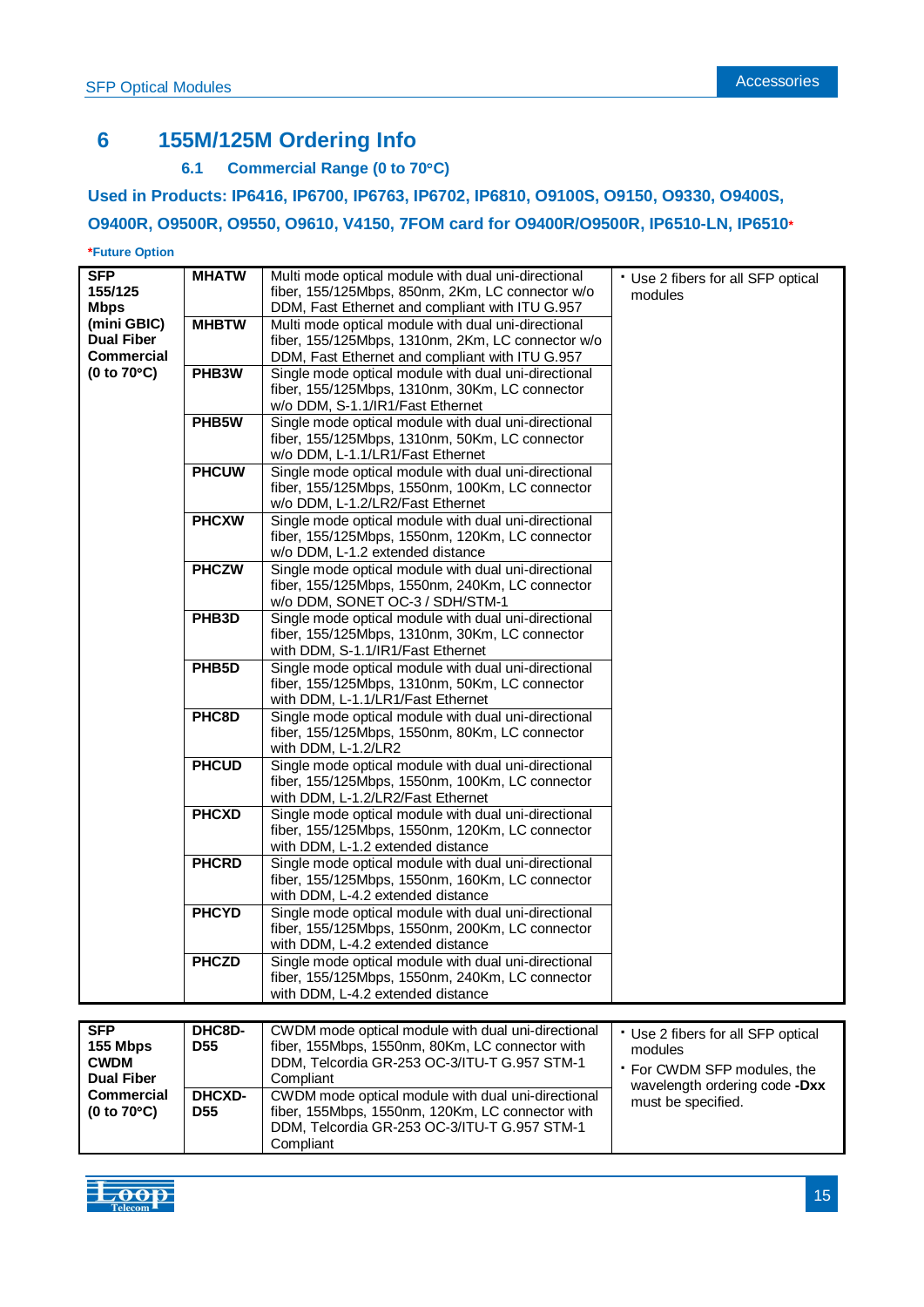| 155 Mbps<br><b>Bi-directiona</b><br>I Single<br><b>Fiber</b> | PHD <sub>2</sub> W | Single mode optical module with single bi-directional<br>fiber, 155/125Mbps, Tx 1310 nm / Rx 1550 nm,<br>10~20Km, LC connector w/o DDM,<br>Fast Ethernet and compliant with ITU G.957 | * 1310 nm from master to slave<br>Order PHD2W to use with<br>PHE <sub>2</sub> W<br>* Use 1 fiber   |
|--------------------------------------------------------------|--------------------|---------------------------------------------------------------------------------------------------------------------------------------------------------------------------------------|----------------------------------------------------------------------------------------------------|
| <b>Commercial</b><br>$(0 to 70^{\circ}C)$                    | PHE <sub>2</sub> W | Single mode optical module with single bi-directional<br>fiber, 155/125Mbps, Tx 1550 nm / Rx 1310 nm,<br>10~20Km, LC connector w/o DDM,<br>Fast Ethernet and compliant with ITU G.957 | * 1550 nm from slave to master<br>Order PHE2W to use with<br>PHD <sub>2</sub> W<br>* Use 1 fiber   |
|                                                              | PHD4W              | Single mode optical module with single bi-directional<br>fiber, 155/125Mbps, Tx 1310 nm / Rx 1550 nm,<br>40Km, LC connector w/o DDM,<br>Fast Ethernet and compliant with ITU G.957    | . 1310 nm from master to slave<br>* Order PHD4W to use with<br>PHE4W<br>* Use 1 fiber              |
|                                                              | PHE4W              | Single mode optical module with single bi-directional<br>fiber, 155/125Mbps, Tx 1550 nm / Rx 1310 nm,<br>40Km, LC connector w/o DDM,<br>Fast Ethernet and compliant with ITU G.957    | * 1550 nm from slave to master<br>• Order PHE4W to use with<br>PHD <sub>4</sub> W<br>* Use 1 fiber |
|                                                              | PHD6W              | Single mode optical module with single bi-directional<br>fiber, 155/125Mbps, Tx 1310 nm / Rx 1550 nm,<br>60Km, LC connector w/o DDM, Extend distance L4.2                             | * 1310 nm from master to slave<br>Order PHD6W to use with<br>PHE6W<br>* Use 1 fiber                |
|                                                              | PHE6W              | Single mode optical module with single bi-directional<br>fiber, 155/125Mbps, Tx 1550 nm / Rx 1310 nm,<br>60Km, LC connector w/o DDM, Extend distance L4.2,<br>L1.2/Fast Ethernet      | * 1550 nm from slave to master<br>Order PHE6W to use with<br>PHD6W<br>* Use 1 fiber                |
|                                                              | PHD8W              | Single mode optical module with single bi-directional<br>fiber, 155/125Mbps, Tx 1310 nm / Rx 1550 nm,<br>80Km, LC connector w/o DDM, Extend distance L4.2                             | * 1490 nm from master to slave<br>Order PHD8W to use with<br>PHE8W<br>* Use 1 fiber                |
|                                                              | PHE8W              | Single mode optical module with single bi-directional<br>fiber, 155/125Mbps, Tx 1550 nm / Rx 1310 nm,<br>80Km, LC connector w/o DDM, Extend distance L4.2                             | * 1570 nm from slave to master<br>• Order PHE8W to use with<br>PHD8W<br>* Use 1 fiber              |
|                                                              | <b>PHQXW</b>       | Single mode optical module with single bi-directional<br>fiber, 155/125Mbps, Tx 1510 nm / Rx 1590 nm,<br>120Km, LC connector w/o DDM, Extend distance<br>L4.2/Fast Ethernet           | 1490 nm from master to slave<br>• Order PHQXW to use with<br><b>PHRXW</b><br>* Use 1 fiber         |
|                                                              | <b>PHRXW</b>       | Single mode optical module with single bi-directional<br>fiber, 155/125Mbps, Tx 1590 nm / Rx 1510 nm,<br>120Km, LC connector w/o DDM, Extend distance<br>L4.2/Fast Ethernet           | * 1570 nm from slave to master<br>Order PHRXW to use with<br><b>PHQXW</b><br>* Use 1 fiber         |
|                                                              | <b>PHQRW</b>       | Single mode optical module with single bi-directional<br>fiber, 155Mbps, Tx 1510 nm / Rx 1590 nm, 160Km,<br>LC connector w/o DDM, Extend distance L4.2                                | * 1490 nm from master to slave<br>Order PHQRW to use with<br><b>PHRRW</b><br>* Use 1 fiber         |
|                                                              | <b>PHRRW</b>       | Single mode optical module with single bi-directional<br>fiber, 155/125Mbps, Tx 1590 nm / Rx 1510 nm,<br>160Km, LC connector w/o DDM, Extend distance<br>L4.2                         | * 1570 nm from slave to master<br>* Order PHRRW to use with<br><b>PHQRW</b><br>* Use 1 fiber       |
|                                                              | <b>PHQYW</b>       | Single mode optical module with single bi-directional<br>fiber, 155/125Mbps, Tx 1510 nm / Rx 1590 nm,<br>200Km, LC connector w/o DDM, Extend distance<br>L4.2                         | . 1490 nm from master to slave<br>• Order PHQYW to use with<br><b>PHRYW</b><br>* Use 1 fiber       |

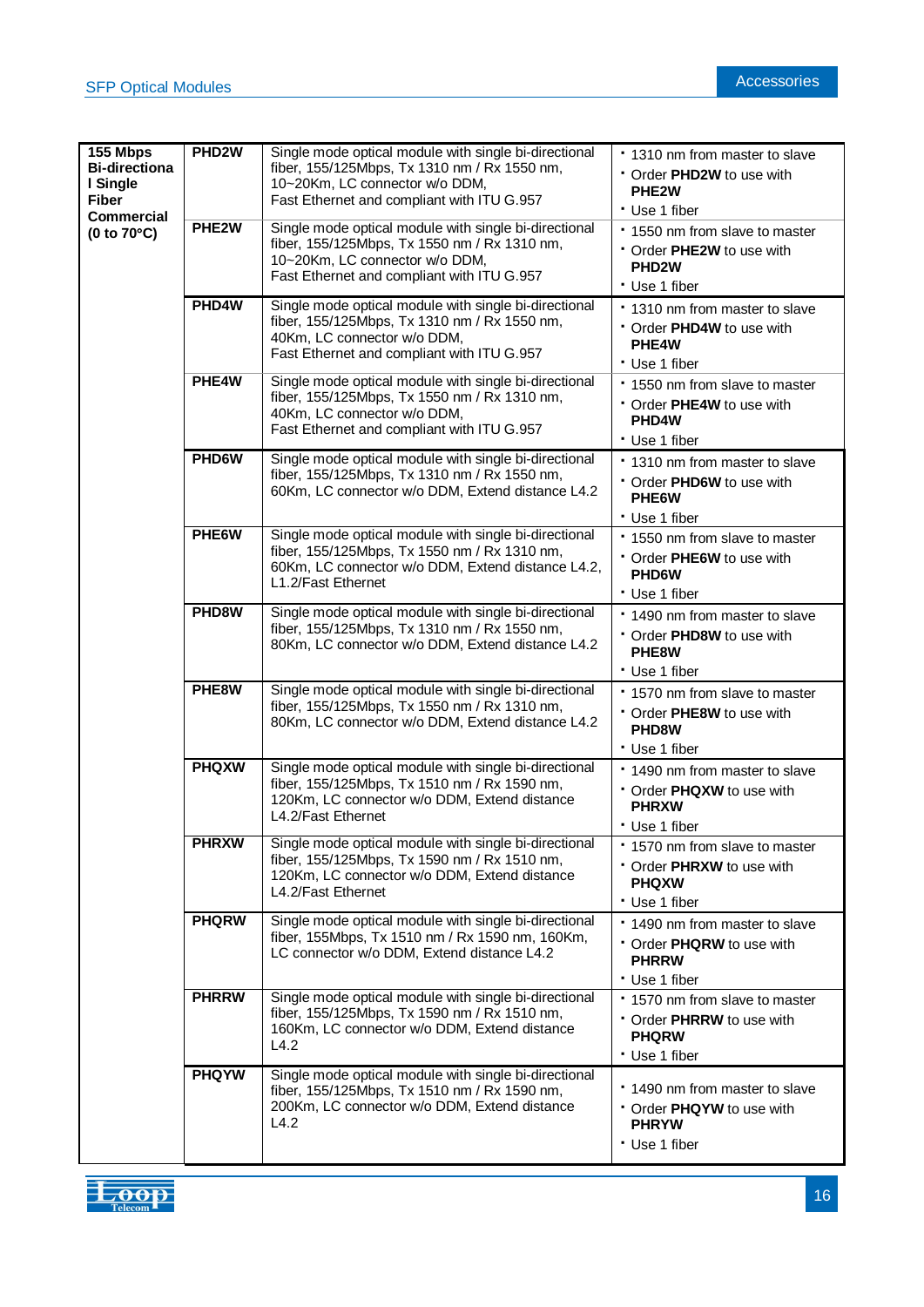| <b>PHRYW</b> | Single mode optical module with single bi-directional<br>fiber, 155Mbps, Tx 1590 nm / Rx 1510 nm, 200Km,<br>LC connector w/o DDM, Extend distance L4.2 | 1570 nm from slave to master<br>• Order PHRYW to use with<br><b>PHOYW</b> |
|--------------|--------------------------------------------------------------------------------------------------------------------------------------------------------|---------------------------------------------------------------------------|
|              |                                                                                                                                                        | * Use 1 fiber                                                             |
| <b>PHQXD</b> | Single mode optical module with single bi-directional                                                                                                  | * 1510 nm from master to slave                                            |
|              | fiber, 155Mbps, Tx 1510 nm / Rx 1570 nm, 120Km,<br>LC connector with DDM, Fast Ethernet                                                                | • Order <b>PHQXD</b> to use with<br><b>PHRXD</b>                          |
|              |                                                                                                                                                        | * Use 1 fiber                                                             |
| <b>PHRXD</b> | Single mode optical module with single bi-directional                                                                                                  | 1570 nm from slave to master                                              |
|              | fiber, 155Mbps, Tx 1570 nm / Rx 1510 nm, 120Km,<br>LC connector with DDM, Fast Ethernet                                                                | • Order PHRXD to use with<br><b>PHQXD</b>                                 |
|              |                                                                                                                                                        | * Use 1 fiber                                                             |

**NOTE:** For other special optical modules, please contact your nearest Loop sales representative.